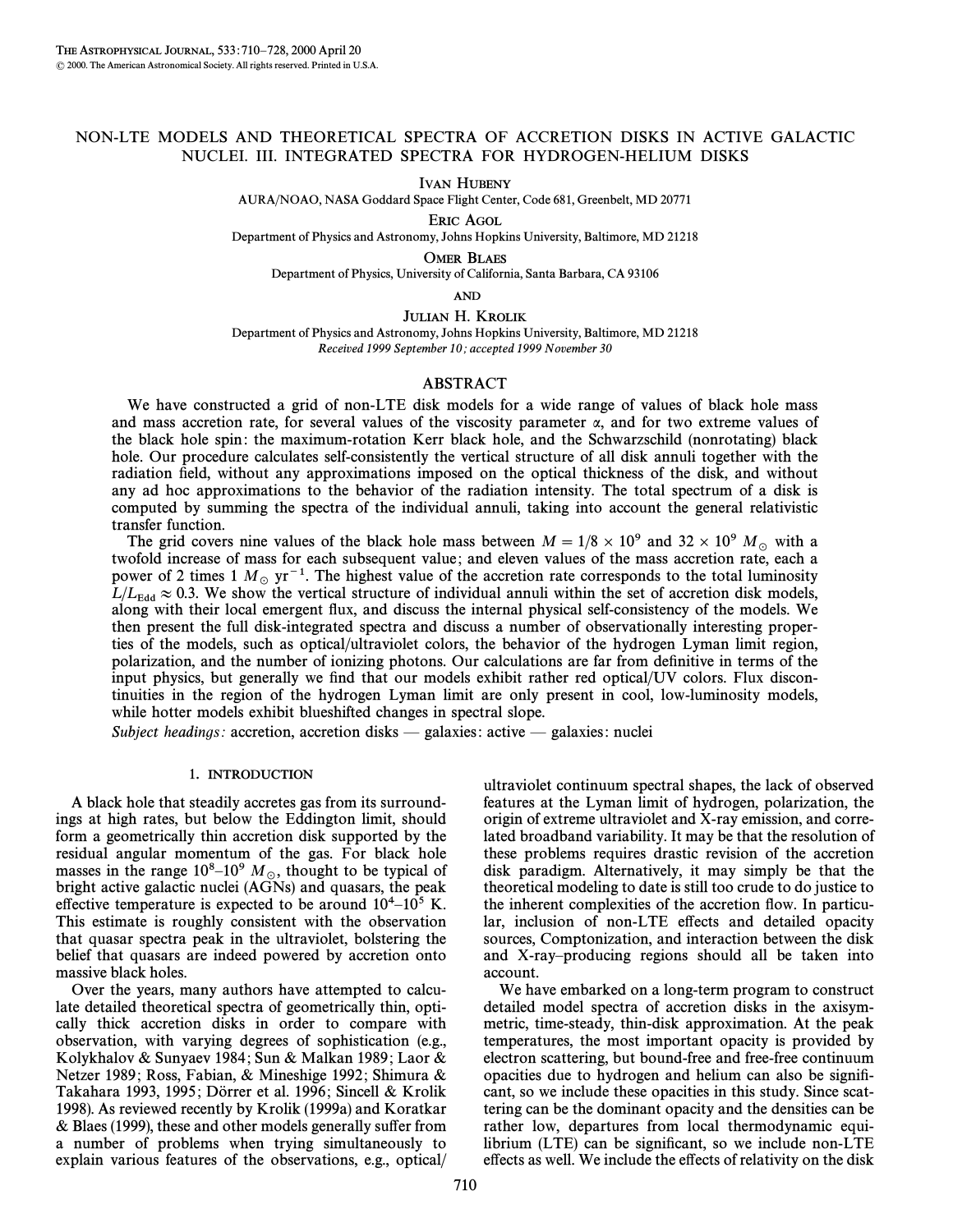structure and on the transport of radiation from the disk to infinity. We construct a grid of models for a black hole spin of  $a/M = 0$  (Schwarzschild black hole), and 0.998 (maximum rotation Kerr black hole), luminosities between  $3 \times 10^{-4} L_{\text{Edd}}$  and  $0.3L_{\text{Edd}}$ , and black hole masses between  $M = 10^{-9} M/M_{\odot} = 0.125$  to  $M_{\odot} = 32$ . To determine the  $M_9 \equiv 10^{-9} M/M_{\odot} = 0.125$  to  $M_9 = 32$ . To determine the 9410 surface mass density of the disk we assume that the viscous surface mass density of the disk, we assume that the viscous stress scales as  $t_{r\phi} = \alpha P_{\text{total}}$  (Shakura & Sunyaev 1973), where  $t_{r\phi}$  and  $P_{\text{total}}$  are the vertically integrated viscous where  $t_{r\phi}$  and  $P_{\text{total}}$  are the vertically integrated viscostress and total vertically integrated pressure, respectively.

In previous papers (Hubeny & Hubeny 1997 and 1998a, hereafter Papers I and II, respectively), we presented detailed spectra and the vertical structure of individual annuli. In this paper we integrate such spectra over radius for a grid of 99 mass/accretion rate combinations appropriate for quasars. We do not include annuli with low effective temperatures  $(T_{\text{eff}} < 4000 \text{ K})$  as these require molecular (The spectra of both connutation). The spectra of both opacities for accurate computation. The spectra of hot annuli can be affected by Compton scattering, which we have not included in the calculation, but will in future work. It is likely that metal opacities will also modify the final spectrum (see Hubeny & Hubeny 1998b), so we consider this work as a benchmark for future metal line-blanketed models.

This paper is organized as follows. In  $\S 2$  we describe our model assumptions and computational methods. Then in ° 3, which constitutes the bulk of the paper, we present our results. We start by showing the vertical structure of individual annuli within the set of accretion disk models, along with their local emergent flux. We then discuss the internal physical self-consistency of these models, before presenting the full disk-integrated spectra. We finish  $\S$  3 with a discussion of a number of observationally driven issues : optical/ultraviolet colors, spectra in the hydrogen Lyman limit region, polarization, and ionizing continua. Finally, in  $§$  4 we summarize our conclusions, in particular pointing out the additional physics which will be included in future papers of this series.

### 2. MODEL ASSUMPTIONS AND COMPUTATIONS

To construct a model of an accretion disk, we assume the vertical disk structure can be well approximated by onedimensional equations ; that is, we assume the disk is locally plane parallel. We assume that, on average, the disk is static in the corotating frame (in reality disks are subject to many instabilities which invalidate this approximation) and that the only energy transport is due to radiation flux in the vertical direction, i.e., we ignore convection and conduction. By assuming time-steadiness and local radiation of dissipated heat, we can write down and solve the equations for the disk structure (Page  $&$  Thorne 1974); these equations are summarized in Paper II. For a given radius  $r$ , the (onesided) flux (and thus the effective temperature,  $T_{\text{eff}}$ ) is deter-<br>mined by mined by

$$
F(r) \equiv \sigma_{\rm B} T_{\rm eff}^4 = \frac{3GM\dot{M}}{8\pi r^3} R_R , \qquad (1)
$$

where  $\sigma_B$  is the Stefan-Boltzmann constant, M the mass<br>accretion rate and R is a relativistic correction factor accretion rate, and  $R_R$  is a relativistic correction factor (Page & Thorne 1974, in the notation of Krolik 1999a). Following the usual practice for geometrically thin accretion disks, we assume that there is no torque at the innermost stable circular orbit in all our disk models. There are reasons to question this assumption (Krolik 1999b; Gammie 1999) ; if it fails, the disk spectrum and polarization could be substantially changed (Agol & Krolik 2000).

We have calculated models for two values of the viscosity parameter:  $\alpha = 0.01$  and  $\alpha = 0.1$ . The choice of  $\alpha = 0.01$  is near the value expected from simulations of the magnetorotational instability in accretion disks (e.g., Balbus & Hawley 1998), while  $\alpha = 0.1$  represents a typical value of the viscosity parameter used in other studies. Smaller  $\alpha$  or a stress which scales in proportion to the gas pressure would lead to a larger surface mass density, higher density, and, presumably, spectra closer to LTE.

If the disk rotates on cylinders and the angular frequency of each cylinder is the one appropriate to a circular orbit at the midplane, there is a vertical component to the effective gravity proportional to height z above the disk midplane. We ignore the self-gravity of the disk, an excellent approximation for the radii important to our problem.

We have assumed that the local dissipation is proportional to the local density, except for the top 1% of the disk, where we force the dissipation to decline (see Paper II). This distribution is chosen in order to yield a hydrostatic equilibrium solution in the bulk of the disk when radiation dominates (see Shakura & Sunyaev 1973), while retaining the possibility of thermal balance in the outermost layers even in the absence of Comptonization. In Paper II (in particular, see Figs. 11 and 12 there) we showed that neither the choice of the division point between the regions of vertically constant and declining viscosity nor the slope of the power law for the viscosity in the declining regime changes the predicted continuum emergent spectrum significantly. Disks with this structure can be convectively unstable, however. Convection can be expected to accelerate heat loss, leading to a disk structure that is rather thinner and denser (Bisnovatyi-Kogan & Blinnikov 1977), although perhaps not substantially so (Shakura, Sunyaev & Zilitinkevich 1978). Even annuli with entropy increasing upward, so that they are stable according to the usual Schwarzschild criterion, may still nevertheless be subject to convective instabilities mediated by thermal conduction along weak magnetic field lines (Balbus 1999). How this would manifest itself in the presence of turbulence driving the radial angular momentum transport is not clear, however. In any case, as stated above, we completely ignore convective heat transport in all our models here.

When either radiation or gas pressure dominates, the surface mass density may be readily calculated in the gray, one-zone, diffusion approximation. However, when the two are comparable to each other, the disk structure equations combine to form a single tenth-order polynomial equation in one of the variables (e.g.,  $\Sigma^{1/4}$ ). We solve this equation iteratively, using the two limiting regimes to bracket the root.

Once the effective temperature, surface mass density, and dissipation profile are determined, the vertical disk structure can be computed. To compute the vertical structure of a given annulus, we solve simultaneously the entire set of structural equations : hydrostatic equilibrium in the vertical direction; local energy balance; radiative transfer; and, since we are not generally assuming LTE, statistical equilibrium for all selected energy levels of all selected atoms and ions. The equations are solved for the whole extent of the disk between the midplane and the surface using proper boundary conditions. For details, the reader is referred to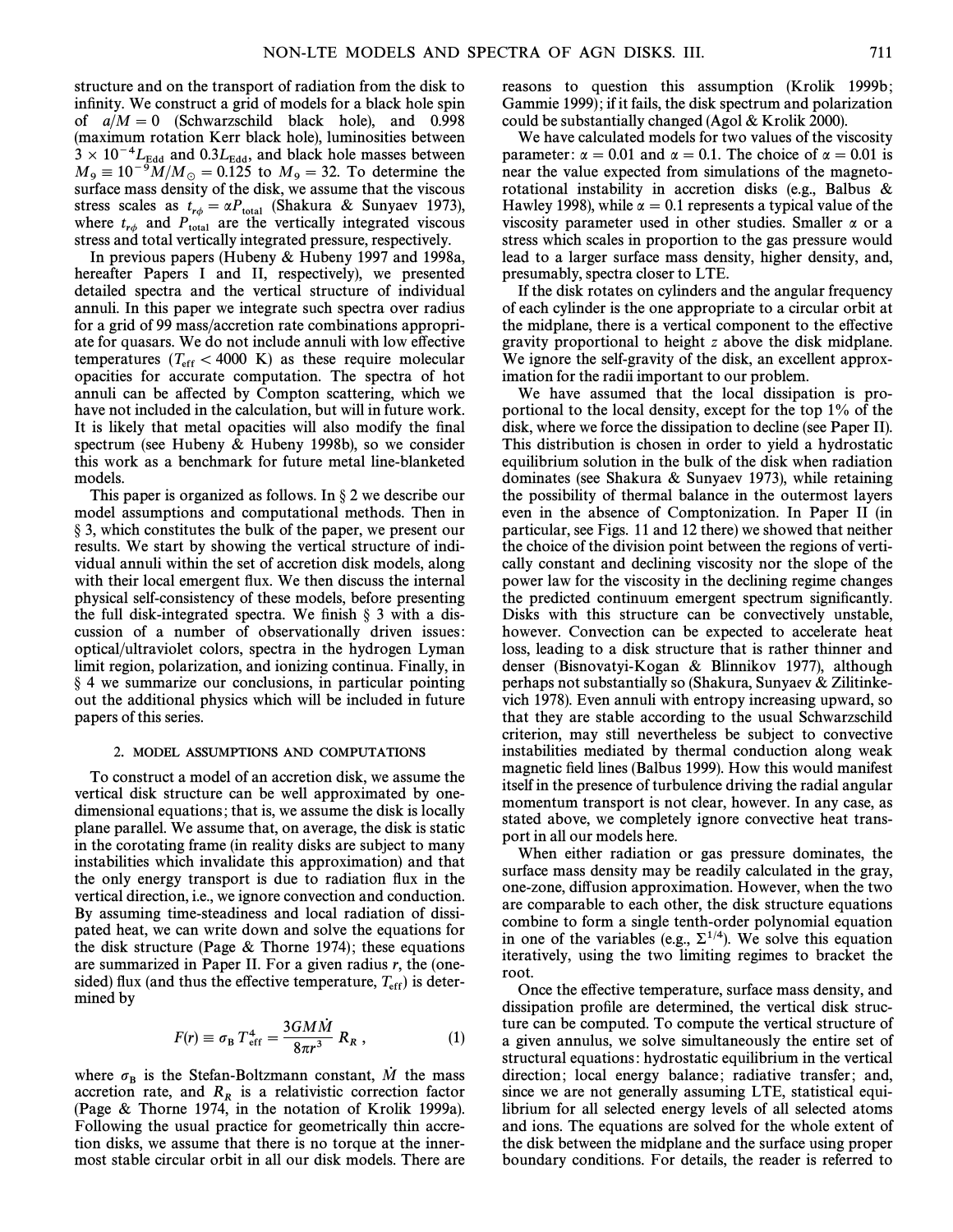Paper II. We stress that no ad hoc assumptions about the nature of the radiation field or the radiative transfer are made; for instance, we do not use the diffusion approximation or an escape probability treatment, or any assumption about the angular dependence of the specific intensity; the radiative transfer is solved exactly. To represent the radiation field, we use about 150 frequency points placed to define all continuum edges and resolve any frequencydependent structure in the emergent intensity. The minimum frequency is set to  $10^{12}$  Hz, while the highest frequency is chosen so that even at the midplane the intensity for frequencies higher than the maximum is negligible. In terms of the midplane temperature (Paper II and Hubeny 1990)

$$
T_{\rm mid} \approx T_{\rm eff} (3\tau_{\rm mid}/8)^{1/4} = T_{\rm eff} [(3/8)(\Sigma/2)(\chi_{\rm R})]^{1/4} \; ; \qquad (2)
$$

Here this goal can be achieved by setting the maximum frequency to

$$
v_{\text{max}} = 17kT_{\text{mid}}/h \tag{3}
$$

Here  $\chi_R$  is the Rosseland mean opacity (per gram), which we take for simplicity to be 0.34, the value corresponding to an opacity dominated by electron scattering in a fully ionized H-He plasma of solar abundance.

We consider disks composed of hydrogen and helium only. We include metals in computing the molecular weight, but for this work, we ignore their effects on the opacity. Hydrogen is represented essentially exactly: the first eight principal quantum numbers are treated separately, while the upper levels are merged into a single non-LTE level accounting for level dissolution as described by Hubeny, Hummer, & Lanz (1994). We do, however, assume complete *l*-mixing; given the high electron density in these environments, this should be a good approximation. Neutral helium is represented by a 14-level model atom, which incorporates all singlet and triplet levels up to  $n = 8$ . The five lowest levels are included individually; singlet and triplet levels are grouped separately from  $n = 3$  to  $n = 5$ , and we have formed three superlevels for  $n = 6, 7$ , and 8. The first 14 levels of  $He<sup>+</sup>$  are explicitly treated. We assume a solar helium abundance,  $N(\text{He})/N(\text{H})=0.1$ .

The opacity sources we include are all bound-free transitions (continua) from all explicit levels of H, He I, and He II; free-free transitions for all three ions, and electron scattering. For the coolest models  $(T_{\text{eff}} < 9000 \text{ K})$ , we also consider the H<sub>-</sub> bound-free and free free onacity assuming consider the  $H^-$  bound-free and free-free opacity, assuming LTE for the  $H^-$  number density. In this paper, we assume coherent (Thomson) scattering. As was discussed in Paper II, effects of noncoherent (Compton) scattering are negligible for models with  $T_{\text{eff}}$  around or below 10<sup>5</sup> K. Therefore, most models of the present grid (see § 3) are not influenced by the effects of Comptonization, although the hottest ones may be. We have recently implemented Comptonization in our modeling code and checked that this is indeed the case ; however, we choose to neglect Comptonization in this paper in order to provide a benchmark grid of models computed using classical approximations of H-He composition and without Comptonization. The effects of Compton scattering will be included in a future paper, where we will also discuss in detail its influence on the emergent spectra. It can be expected to become especially important when the dissipation per unit mass is enhanced near the disk's surface.

The structure equations are highly nonlinear, but are very similar to corresponding equations for model stellar

atmospheres. We use here the computer program TLUS-DISK, which is a derivative of the stellar atmosphere program TLUSTY (Hubeny 1988). The program is based on the hybrid complete-linearization/accelerated lambda iteration (CL/ALI) method (Hubeny & Lanz 1995). The method resembles traditional complete linearization, but the radiation intensity in most (but not necessarily all) frequencies is not linearized; instead it is treated via the ALI scheme (for a review of the ALI method, see e.g., Hubeny 1992). Moreover, we use Ng acceleration and the Kantorovich scheme (Hubeny & Lanz 1992) to speed the solution. We start with a gray atmosphere solution (Hubeny 1990), first solving for the disk structure assuming that the statistical equilibrium is described by LTE. Using this as a starting point, we drop the LTE assumption and compute the disk structure using the full statistical equilibrium equations, as described in Paper II, but assuming that the line transitions are in detailed radiative balance. In other words, the statistical equilibrium equations explicitly contain the collisional rates in all transitions, and radiative rates only in the continuum transitions. We have considered 70 discretized depth points. The top point is set to  $m_1 = 10^{-3}$  g  $cm^{-2}$ , where *m* is the column mass, i.e., the mass in a column above a given height. The last depth point is the column mass corresponding to the midplane, and is given by  $\Sigma/2$ . The depth points are equally spaced in logarithm between these two values. The models were computed on a DEC Alpha with 500 MHz clock speed; with the above values for the number of frequency and depth points, the LTE models for individual rings required typically  $5-10$ iterations with approximately 2.5 s per iteration, while the non-LTE models required typically 5–10 (for hotter annuli) or 10–30 iterations (for cooler annuli), with about 6 s per iteration.

We do not compute here models treating radiative rates in line transitions explicitly. We have considered such models in Paper II and found that including lines explicitly does not change the vertical structure or emergent continuum radiation significantly. These models are also much more time consuming. However, the most important physical point is that we have found in test calculations that line profiles are influenced significantly by the effects of Compton scattering. Since we are neglecting the Comptonization here to provide a benchmark grid of classical H-He models without Comptonization, we feel that including lines at this stage would not be much more than a numerical exercise. We therefore defer treatment of more realistic models including lines and Comptonization to a future paper.

In the course of calculating atmosphere models, we sometimes ran into difficulties with convergence. For very low and very high temperatures, we could not get convergence, a problem which may be ameliorated in the future by including more sources of opacity (such as metals at high temperatures and molecules at low temperatures). At certain radii and certain depths within the disk, we found ionization fronts in helium around  $T_{\text{eff}} \sim 35,000 \text{ K}$  which the term are very narrow in extent and very sensitive to the temperature within the disk, causing limit cycle behavior where the helium alternates between being mostly doubly ionized or recombined to a singly ionized stage during successive steps, preventing solution of the atmosphere structure. We solved this problem by computing the disk structure for radii just smaller or larger than the radii where the front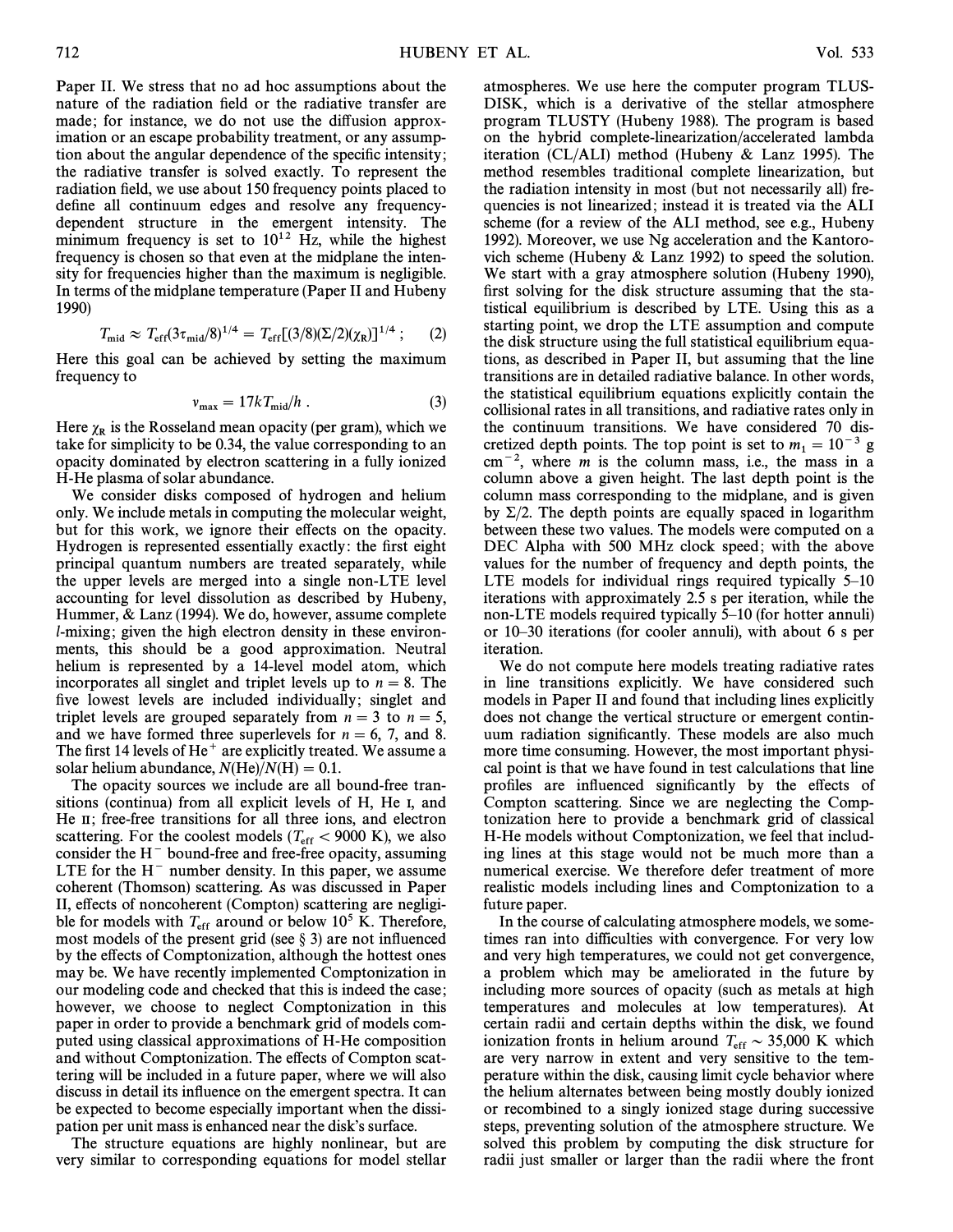exists and then using these solutions as starting solutions for the radii at which the fronts exist. In practice, the range of radii where this problem exists is narrow so that the uncertainty in the structure does not affect the overall disk spectrum. We also found similar He I/He II ionization fronts at lower temperatures,  $T_{\text{eff}} \sim 15,000 \text{ K}$ , and for hydrogen around and below 0000 K around and below 9000 K.

To find the total disk spectrum, we divided the disk into 25-35 radial rings, spaced (roughly) logarithmically. At each ring, after computing the vertical structure, we perform a detailed radiation transfer solution for the Stokes vector as a function of frequency and angle. The spectrum is found by integrating the total emergent intensity over the disk surface using our relativistic transfer function code (Agol 1997). The transfer function computes the trajectories of photons from infinity to the disk plane, finding the emitted radius, redshift, and intensity at each image position at infinity for a given observation angle (Cunningham 1975). In this paper, we neglect the effects of radiation which returns to the accretion disk.

## 3. RESULTS

The parameter space of our grid of models is displayed in Figure 1. The defining parameters are  $M_9$ , the black hole mass expressed in  $10^9$  M and M the accretion rate in mass expressed in  $10^9$   $M_{\odot}$ , and  $\dot{M}$ , the accretion rate in units of  $M_{\rm w}$   $^{-1}$ . The grid covers nine values of the block units of  $M_{\odot}$  yr<sup>-1</sup>. The grid covers nine values of the black hole mass between  $M<sub>9</sub> = 1/8$  and 32; each subsequent mass is twice the previous mass. An analogous approach is used for the mass accretion rate, i.e., eleven values for each black hole mass which are powers of 2 times 1  $M_{\odot}$  yr<sup>-1</sup>. The highest value of the accretion rate in each case is chosen to make  $L/L_{\rm Edd} = 0.286$ ; i.e.,  $\dot{M} (M_\odot \text{ yr}^{-1}) = 2M_\odot$ . In the fol-<br>lowing text, we refer to this bighest value as  $L/L = 0.3$ . lowing text, we refer to this highest value as  $L/L_{\rm Edd} = 0.3$ . The ten subsequent values have half the accretion rate (and luminosity) of the previous model. Our grid spans a range similar to models which have been previously used to fit quasar spectra (Sun & Malkan 1989 ; Laor 1990).

Our basic grid assumes  $a/M = 0.998$ . However, we have also constructed a parallel grid for a Schwarzschild black hole with the same black hole masses and values of  $L/L_{\rm Edd}$ . The mass accretion rates for  $a/M = 0$  are a factor of 5.613 higher than the corresponding values for  $a/M = 0.998$ because the radiative efficiency of a Kerr disk is that much greater (e.g., Shapiro & Teukolsky 1983).

For all disk models, we compute detailed vertical structure at the following radii (expressed as  $r/r_a$ , where  $r_a =$ g g GM/c<sup>2</sup> is the gravitational radius) : <sup>r</sup>/<sup>r</sup> \ 1.5, 1.7, 2, 2.5, 3, <sup>g</sup> 3.5, 4, 5, 6, 7, 8, 9, 10, 12, 14, 16, 18, 20, 25, 30, 40, 50, 60, 70, 80, 90, 100, 120, 140, 160, 180, 200, 250, 300, 400, and 500 ; that is, while the corresponding effective temperature  $T_{\text{eff}} >$ <br>4000 K. For the Schwarzschild grid, we use the above 4000 K. For the Schwarzschild grid, we use the above values of  $r/r_a$ , multiplied by 5. The actual number of computed annuli thus depends on the basic parameters of the disk.

#### 3.1. Properties of Models

In this section, we discuss the behavior of individual annuli, while in the rest of the paper we will present the emergent radiation integrated over the whole disk. We have chosen a model with  $M_9 = 1$ ,  $\dot{M} = 1$  (i.e.,  $L / L_{\text{Edd}} = 0.15$ ) as a representative model for displaying various quantities. The behavior of other individual disk models is similar. Figure 2 displays the local electron temperature as a func-



FIG. 1.—Parameters of our grid of disk models for the Kerr hole case. Upper panel:  $L/L_{\rm Edd}$  vs. black hole mass, expressed in 10<sup>9</sup> M<sub>o</sub>. Middle panel: the mass accretion rate, M, expressed in  $M_{\odot}$  yr<sup>-1</sup>. Lower panel: the g ).

tion of position for all individual annuli. The position is expressed as column mass, m, above the given depth. As mentioned in  $\S$  2, the uppermost point was chosen to be  $m = 10^{-3}$  g cm<sup>-2</sup>, while the highest value corresponds to the midplane of the disk. The temperature is a nearly monotonic function of depth, although there is a slight temperature rise at the surface for some models. The detailed behavior of temperature for several representative annuli was discussed extensively in Paper II. The behavior of temperature for all annuli is easily understood. In the LTE approximation, the midplane temperature is given by equation (2), i.e., it is proportional to  $T_{\text{eff}}(r)[m_0(r)]^{1/4}$ , where  $m = \sum_{i=1}^{n} n_i$  is the total column density at the midplane  $m_0 \equiv \Sigma/2$  is the total column density at the midplane. Neglecting for simplicity the relativistic corrections,  $T_{\text{eff}} \propto r^{-3/4}$  (see eq. [1]), while the column density  $m \propto r^{3/2}$  for  $r^{-3/4}$  (see eq. [1]), while the column density  $m_0 \propto r^{3/2}$  for move radiation pressure dominated appuli (see eq. [18] of Paper radiation pressure-dominated annuli (see eq. [18] of Paper II), which is the case for the models considered in Figure 2. Therefore, the LTE approximation predicts that the midplane temperature,  $T_{mid} \propto r^{-3/8}$ . In contrast, the surface<br>temperature is proportional to  $T_{\text{c}}$  is therefore  $T_{\text{c}} \propto r^{-3/4}$ . temperature is proportional to  $T_{\text{eff}}$ ; therefore,  $T_{\text{surf}} \propto r^{-3/4}$ .<br>Figure 2 shows that these scalings do in fact hold approx. Figure 2 shows that these scalings do in fact hold approximately. The ratio of the lowest and highest radii is roughly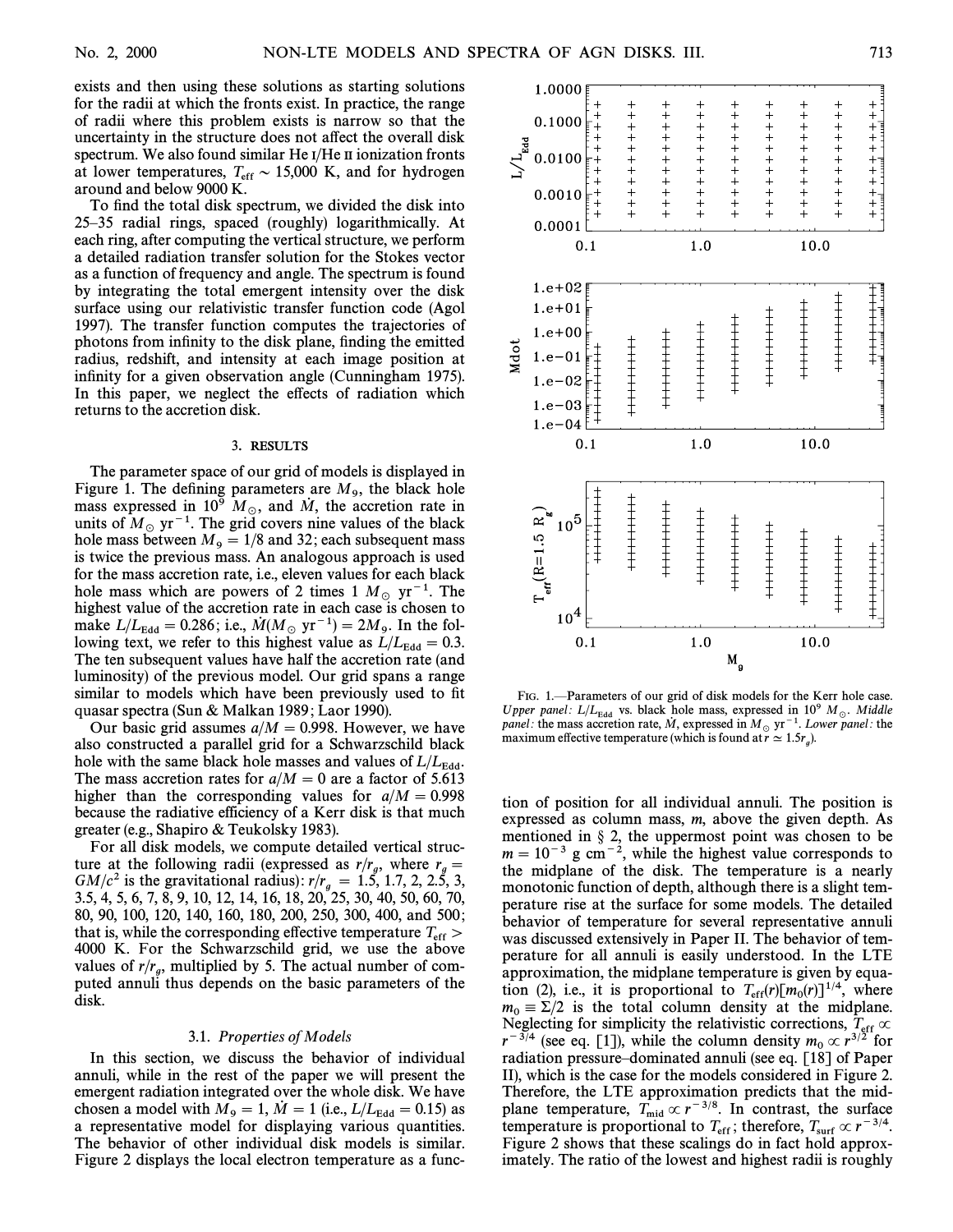

FIG. 2.—Temperature as a function of depth for the individual annuli. The curves correspond to radii  $r/r<sub>g</sub>$  (from top to bottom) 1.5, 2, 2.5, 3, 3.5, 4, 5, 6, 7, 8, 9, 10, 12, 14, 16, 18, 20, 25, 30, 40, 50, 60, 70, 80, and 90.

45, so if the LTE approximation held, the local temperature would vary by a factor of 17 at the surface, and by a factor of 4.2 at the midplane. The model values are 14 and 4.6, respectively.

Figure 3 displays the run of mass density for the individual annuli. The central density is lowest for the inner annuli, and increases with increasing distance from the black hole, while the density close to the surface exhibits a more or less reverse behavior. Note that the disk becomes optically thin below a column mass of  $m \approx \chi_R^{-1} \approx 2.9$  g cm<sup>-2</sup>, where the Report is substantially lower (in some cases by orders of density is substantially lower (in some cases by orders of magnitude) than the midplane density. This should be borne in mind when comparing our results to those of previous workers who assumed constant density slabs (e.g., Laor & Netzer 1989). An explanation of the behavior of the density is given in the Appendix.

A more interesting behavior is exhibited by the H I and He II ground state number densities, displayed in Figures 4 and 5. For hot, inner annuli, hydrogen remains ionized



FIG. 3.—Mass density as a function of depth for the individual annuli. The radii are the same as in Fig. 2. At the midplane, the highest density corresponds to the largest  $r/r<sub>g</sub>$  (equal to 90), while the lowest density corregronds to  $r/g = 2.5$ . The two uppermost curves for  $m < 10^3$  correspond to  $r/g = 1.5$  and 2 respectively  $r/r_g = 1.5$  and 2, respectively.



FIG. 4.  $\rightarrow$  Number density of the ground state of H I as a function of depth (solid lines), and the proton number density (dotted lines). The radii are the same as in Fig. 2. Selected models are labeled by the radial coordinate,  $r/r_a$ , and the models for  $r/r_a = 30$  and 40, which delimit the regions between the full and partial ionization of hydrogen, are drawn by bold lines.

throughout the entire vertical extent of the disk, while starting with the annulus at  $r = 40r_g$  (with  $T_{\text{eff}} \approx 15,000 \text{ K}$ ), there is an annual beginning of neutral bydrogen in the there is an appreciable portion of neutral hydrogen in the outer layers  $(m < 10^2 \text{ g cm}^{-2})$ . Consequently, the Lyman edge opacity for these latter models becomes rather large (see below). Similarly, helium exhibits a transition, between  $r = 12r_g$  (with  $T_{\text{eff}} \simeq 36,000 \text{ K}$ ) and  $r = 14r_g$  (with  $T_{\text{eff}} \simeq$ <br>22.500 K) from being predominantly doubly ionized to a 32,500 K) from being predominantly doubly ionized, to a situation where the single ionized helium is a dominant stage of ionization at some outer part of the disk. For the annuli with  $r < 40r_g$  (with  $T_{\text{eff}} > 15,000$  K), helium remains reported throughout the entire upper part of the disk singly ionized throughout the entire upper part of the disk, while for more distant, cooler annuli, neutral helium becomes more and more dominant in the outer layers. Figure 6 displays the emergent flux for all annuli. The upper panel shows the non-LTE models, while the lower panel shows the LTE models. The behavior of the emergent flux is analogous to that discussed at length in Papers I and II.



FIG. 5.—Number density of the ground state of He II as a function of depth. The radii are the same as in Fig. 2. Selected models are labeled by the radial coordinate,  $r/r_g$ , and the models for  $r/r_g = 12$ , 14, and 40, are drawn by hold lines drawn by bold lines.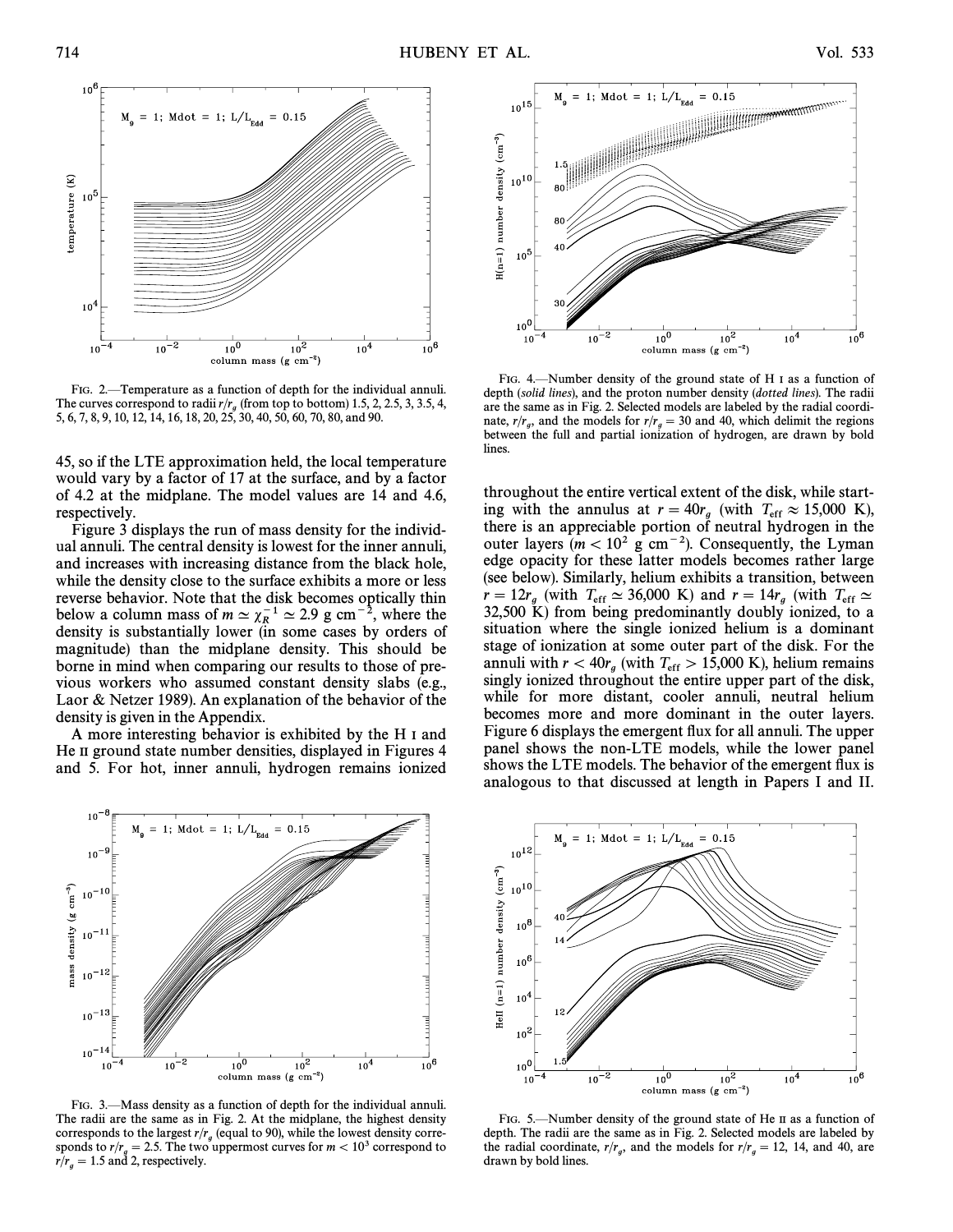

FIG. 6.—Predicted local emergent flux (in ergs cm  $s^{-1}$  Hz<sup>-1</sup>) for the individual annuli for non-LTE models (upper panel), and LTE models (lower panel). The models for  $r/r_g = 12, 30$ , and 40, are drawn by bold lines.

Non-LTE models exhibit the He II Lyman edge in emission for  $r < 12r_g$  (with  $T_{\text{eff}} > 36,000 \text{ K}$ ), while for more distant range of  $r > 36,000 \text{ K}$ ), while for more distant annuli the flux in the He II Lyman continuum drops to almost zero. This is a consequence of the transition from the dominance of double-ionized helium to singly-ionized helium, as displayed in Figure 5. Analogously, the neutralhydrogen annuli for  $r > 40r_g$ , with  $T_{\text{eff}} > 15,000$  K (see Fig. *A*) show a significant hydrogen I yman edge in absorption 4), show a significant hydrogen Lyman edge in absorption.

A comparison between LTE and non-LTE results reveals several interesting effects: in LTE, the He II Lyman edge appears to be in weaker emission or even in absorption for hot, doubly-ionized, annuli. Most importantly, non-LTE effects reduce the hydrogen Lyman edge (cf. Sun  $&$  Malkan 1989; Shields & Coleman 1994; Störzer, Hauschildt, & Allared 1994; Papers I and II): the edge predicted in non-LTE models is typically in weaker emission for emission edges and in weaker absorption for absorption edges. We discuss the behavior of the hydrogen Lyman edge in the full disk-integrated spectra in more detail in  $\S 3.5$  below.

Finally, Figure 7 shows a comparison of predicted local non-LTE flux and the blackbody flux corresponding to the same effective temperature. As already discussed in Paper I, the non-LTE models exhibit a much wider spectral energy distribution than blackbodies. Consequently, an often-used mapping of a given spectral region to a certain radial posi-



FIG. 7.—Predicted local emergent flux (in ergs cm  $s^{-1}$  Hz<sup>-1</sup>) for the individual annuli for non-LTE models (solid lines), together with a blackbody flux corresponding to the same effective temperature as the given annulus (dotted lines).

tion in the disk, which may be used for a blackbody flux because of its sharp variation with frequency, is much less satisfactory for more realistic non-LTE vertical structure models. Another crucial feature of the present models is that compared to blackbodies the energy is redistributed. At low temperatures, absorptive opacity is relatively important, so that flux is shifted from frequencies where the opacity is high to frequencies where it is low; i.e., away from ionization edges. Another way of viewing this e†ect is to note that in bands where the opacity is low, escaping photons are created deeper inside the disk where the temperature is higher. At high temperatures, the opacity becomes scattering-dominated. In these rings, there is a trade-off between the effect just mentioned (lower opacity bands allow one to see photons created at higher temperature) and scattering blanketing (which retards the escape of photons created deep inside). The latter effect is the one that creates a "modified blackbody" spectrum when there is no temperature gradient. For much of the parameter range of interest, the net effect is to shift flux toward higher frequencies.

#### 3.2. Consistency of Models

Having computed the detailed vertical structure of the annuli, we have to address the question of self-consistency of the model assumptions.

First, we check that the computed disks are indeed geometrically thin, i.e., the disk height,  $H$ , is much smaller than the radial coordinate  $r$ . In Figure 8 we show the ratio of the disk height to the radial coordinate,  $H/r$ , as a function of the radial coordinate (in units of gravitational radius), for a disk with  $M<sub>9</sub> = 1$ , and for various values of  $\dot{M}$  (or luminosity). The behavior of disks for other values of the black hole mass is almost identical. (This is expected for radiation pressure–supported, electron scattering–dominated disks, because then  $H/r$  can be written as  $L / L_{\text{Edd}}$  times a function disk does the ratio  $H/r$  approach 10% at  $r/r_a = 2.5$ . The of  $r/r_a$ ; see eq. [53] of Paper II.) Only for the most luminous height of other annuli is lower, and the maximum height for less luminous disks is progressively lower. These results are in good agreement with the older models of Laor & Netzer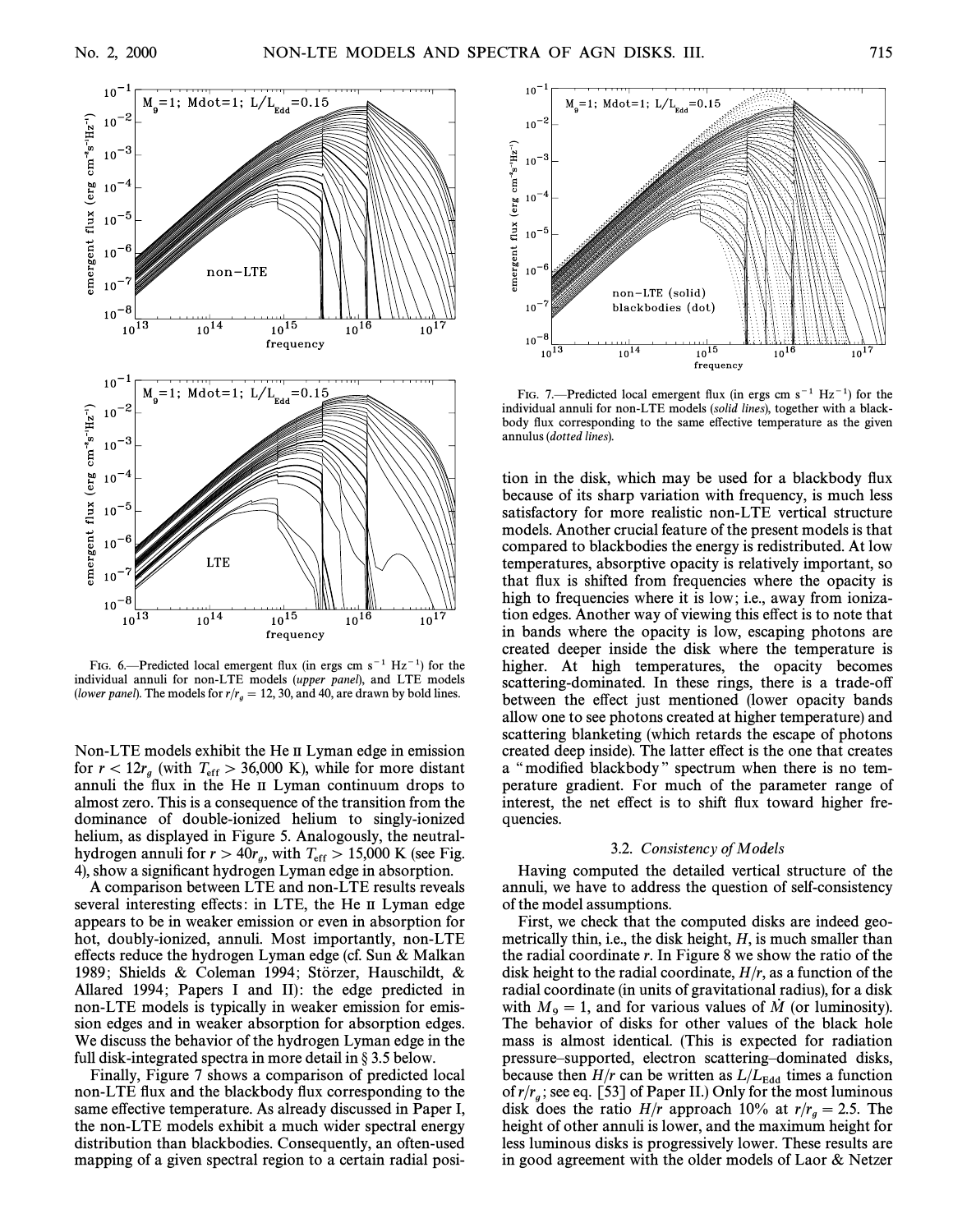

FIG. 8.—Ratio of the disk height to the radial coordinate,  $H/r$ , as a function of the radial coordinate (in units of gravitational radius), for a disk with  $M_9 = 1$ , and for various values of  $\dot{M}$  (or luminosity). The crosses represent the actual computed models of the individual annuli represent the actual computed models of the individual annuli.

(1989 ; cf. their Fig. 1 and the surrounding discussion). We therefore conclude that our disks do indeed satisfy the thin disk approximation.

Another important concern is the presence of vertical density inversions within the disk. Since we neglect convection, sharp temperature gradients and density inversions are found at ionization transitions occurring in regions where gas pressure contributes significantly to support against gravity. In Figure 9 we display the structure of several annuli that illustrate this behavior. The hottest annulus shown in that figure  $(r/r_g = 50)$  has  $T_{\text{eff}} = 9400 \text{ K}$ ; it is the externest ring with no density inversion. Cooler more shown in that ngare  $\langle v_i v_g - 55 \rangle$  has  $r_{\text{eff}} - 5.65$  K; it is the outermost ring with no density inversion. Cooler, more distant annuli show a progressively stronger inversion. The inversion is created by the abrupt fall in electron density when H recombines; in order to maintain the pressure gradient required for hydrostatic balance, the mass density must increase to compensate. A sharp rise of local temperature, displayed in the upper panel of Figure 9, is caused by a rapid increase of opacity when going inward due to an ionization front. The temperature is essentially a function of the Rosseland mean opacity,  $T \propto \tau_{\rm Ross}^{1/4}$ , but since  $\tau_{\rm R}$  is a sharp function of the column mass m the function  $T(m)$  also sharp function of the column mass m, the function  $T(m)$  also exhibits a sharp increase with m.

These models should be taken with caution. In the absence of detailed hydrodynamical calculations which would allow for convective instability and determine the vertical structure properly, we do not know what is the correct emergent radiation. We can nevertheless obtain a rough indication of model uncertainties by comparing the predicted Ñux from the non-LTE models that neglect convection, and a blackbody flux corresponding to the same effective temperature.

We present in Figure 10 emergent flux for three selected annuli shown in Figure 9, for  $r/r_g = 50, 90,$  and 160, with corresponding effective temperature equal to 9400, 6200 corresponding effective temperature equal to 9400, 6200, and 4100 K, respectively. The predicted Ñux for non-LTE models is shown together with the corresponding blackbody flux. We see that the models at the hotter end of the density inversion sequence exhibit an appreciable Balmer edge, while the cooler models are reasonably well approximated by blackbodies. We thus feel that approximating



FIG. 9.—Upper panel: temperature as a function of position for a disk with  $M<sub>9</sub> = 2$  and  $\dot{M} = 1 M<sub>o</sub>$  yr<sup>-1</sup>, for "cool" annuli (for radii 50, 60, 70, with  $M_9 = 2$  and  $\dot{M} = 1 M_{\odot}$  yr<sup>-1</sup>, for "cool" annuli (for radii 50, 60, 70, 80, 90, 100, 120, and 160  $r_g$ . The corresponding  $T_{\rm eff}$ 's are 9400, 8300, 7400, 6700, 6700, 6700, 900, and 4100 K. *L* ower nanel: mas  $6700, 6200, 5700, 5000,$  and  $4100$  K. Lower panel: mass density for the same annuli.

even cooler models, which we do not compute here, by blackbodies is probably not worse than other approximations that underlie the entire calculation.

### 3.3. Disk-integrated Spectra

In this section, we present disk-integrated spectra for selected disk models. The full grid of models is not present-



FIG. 10.—Predicted local emergent flux (in ergs cm  $s^{-1}$  Hz<sup>-1</sup>) for three selected annuli shown in Fig. 9. Solid lines: non-LTE models; dotted lines: blackbody flux corresponding to the same effective temperature as the given annulus. The curves are labeled by the value of  $r/r_a = 50$ , 90, and 160; the corresponding  $T_{\text{eff}} = 9400, 6200, \text{ and } 4100 \text{ K}$ , respectively.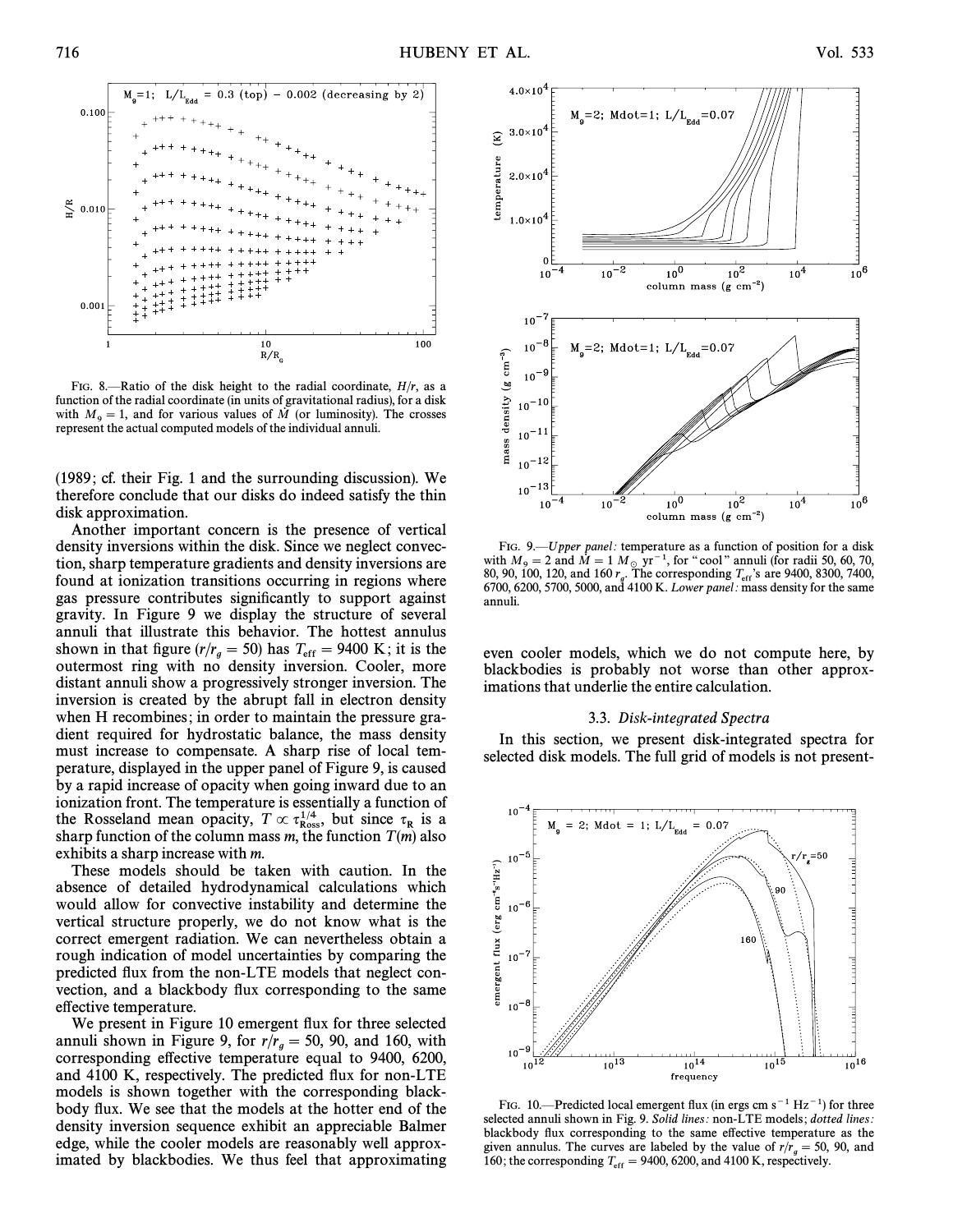ed here, but is available to interested researchers upon request.

Note that in all the spectral energy distributions shown in this paper, the quantity  $L<sub>v</sub>$  is the specific luminosity that an observer along a particular viewing angle would infer the source to have if it were isotropic, i.e., if  $F_v$  is the measured specific flux and d is the distance to the source, then  $L_v \equiv 4\pi d^2F$ . In the subsequent plots we display as is custom- $4\pi d^2 F_v$ . In the subsequent plots, we display, as is custom-<br>ary the quantity  $vI$ , which represents a luminosity per unit ary, the quantity  $vL_v$ , which represents a luminosity per unit logarithmic interval of frequency (photon energy) logarithmic interval of frequency (photon energy).

As discussed above, we consider the spectra of the outer annuli which were not computed (for  $T_{\text{eff}} < 4000 \text{ K}$ ) to be  $\alpha$  and the plack-body energy distribution corresponding given by the black-body energy distribution corresponding to the effective temperature of the annulus. An important parameter is the outer cutoff of the disk. In order to avoid problems with an improper choice of the outer cutoff, we have chosen the cutoff radius  $r_{\text{out}}$  in such a way that  $T_{\text{eff}}(r_{\text{out}})$ <br>is equal to a specific limiting temperature  $T_{\text{out}}$  We have is equal to a specific limiting temperature,  $T_{\text{lim}}$ . We have chosen  $T_{\text{lim}} = 1000 \text{ K}$  which quaranties that the total emerchosen  $T_{\text{lim}} = 1000 \text{ K}$ , which guaranties that the total emergent flux at  $v = 10^{14}$ , which is the lowest frequency considered in our integrated disk spectra, is not significantly influenced by cooler annuli with  $T_{\text{eff}} < T_{\text{lim}}$  to within a few percent.

Figure 11 shows the effect of the outer cutoff, as well as of the degree of approximation in the treatment of cool annuli, for the disk model displayed in Figure 9 ( $M<sub>9</sub> = 2$ ;  $\dot{M} = 1$  $M_{\odot}$  yr<sup>-1</sup>, i.e.,  $L/L_{\rm Edd} = 0.07$ ). Three cutoff radii are shown:<br> $L_{\rm L} = 60$ , which is the radius where the density inversion  $r_{\text{out}}/r_g = 60$ , which is the radius where the density inversion<br>sets in  $r_{\text{out}}/r_f = 160$  (the radius where T, reaches the out sets in;  $r_{\text{out}}/r_g = 160$  (the radius where  $T_{\text{eff}}$  reaches the our minimum value of 4000 K), and finally the default value which corresponds to  $T_{\text{lim}} = 1000$  K, which in this case<br>happens at  $r_{\text{out}}/r_g \approx 1060$ . Neglecting all annuli cooler than<br>9000 K (datted line) does not influence the flux blueward of  $\frac{1}{2}$  (dotted line) does not influence the flux blueward of the Balmer limit, but the optical and IR flux are seriously underpredicted. Neglecting all noncomputed annuli cooler than 4000 K (dashed lines) produces the correct flux in the region of the Balmer edge, and very nearly the correct flux in the optical range ( $v > 4 \times 10^{14}$  Hz). The effect of uncer-



FIG. 11.—Integrated spectral energy distribution  $vL_v$  for a disk with  $M_9 = 2$  and  $\dot{M} = 1 M_{\odot} \text{ yr}^{-1} (L/L_{\text{Edd}} = 0.07)$ , with inclination cos  $i = 0.8$ , and with various choices of r. Solid lines; the automatic choic and with various choices of  $r_{\text{out}}$ . Solid lines: the automatic choice of  $r_{\text{out}}$ , corresponding to  $T_{\text{out}} = 1000 \text{ K}$  (in this case  $r_{\text{out}}/r \approx 1060$ ). Dashed lines: corresponding to  $T_{\text{lim}} = 1000 \text{ K}$  (in this case,  $r_{\text{out}}/r_g \approx 1060$ ). Dashed lines:<br> $r_{\text{out}}/r_g = 160 \text{ Dotted line}$ ;  $r_{\text{in}} = 60$ ; the curves are labeled by the value of  $r_{\text{out}}/r_g = 160$ . Dotted line:  $r_{\text{out}}/r_g = 60$ ; the curves are labeled by the value of  $r_{\text{out}}/r_g = 160$ . Dotted in example of  $r_{\text{out}}/r_g = 160$ .  $r_{\text{out}}/r_g$ ). Bold lines correspond to spectra computed for non-LTE models down to  $T_{\text{out}} = 4000 \text{ K}$ ; this lines show the spectra computed by replacing down to  $T_{\text{eff}} = 4000 \text{ K}$ ; thin lines show the spectra computed by replacing the local spectra of annuli with  $T_{\text{eff}} > 0000 \text{ K}$  by blockhodies the local spectra of annuli with  $T_{\rm eff}$  < 9000 K by blackbodies.

tainties in the models with density inversion  $(T_{\text{eff}} < 9000 \text{ K})$ <br>is estimated by comparing bold lines, which show spectral is estimated by comparing bold lines, which show spectra computed for non-LTE models down to  $T_{\text{eff}} = 4000 \text{ K}$ , with the corresponding thin lines, showing the predicted intethe corresponding thin lines, showing the predicted integrated spectra when all annuli with  $T_{\text{eff}} \leq 9000$  K are assumed to emit locally as blackbodies. The maximum difassumed to emit locally as blackbodies. The maximum difference in the integrated spectra is found redward of the Balmer edge; the non-LTE models of cool annuli produce an integrated flux that is about 16% higher than that corresponding to replacing the  $T_{\text{eff}} < 9000 \text{ K}$  annuli by black-<br>hodies Therefore the effect is not very large which gives us bodies. Therefore, the effect is not very large, which gives us confidence that our overall integrated spectra are not significantly influenced by the uncertainties associated with the density inversions present in the cool annuli. However, the predicted feature at the Balmer edge should be viewed with caution.

We first present integrated spectra for a disk of given mass and luminosity,  $M_9 = 1$ ,  $L / L_{\rm Edd} = 0.15$  (i.e.,  $\dot{M} = 1$ )  $M_{\odot}$  yr<sup>-1</sup>), and for various values of the inclination angle *i*, ranging from  $\cos i = 0.99$  (i.e., the disk seen almost face-on) to  $\cos i = 0.01$  (the disk seen almost edge-on) (see Figure 12). We can clearly see the impact of relativistic boosting and aberration: the flux at the highest frequencies (radiated where the disk is most relativistic) is boosted strongly for viewing angles near the disk plane. Also for such viewing angles, gravitational light bending counteracts the Newtonian "cos  $\theta$ " projection effect.

In the following, we present the integrated spectra for one value of inclination. We chose cos  $i=0.8$  (i.e.,  $i\approx 37^{\circ}$ ), which is a value relatively close to face-on, and which thus may serve as a typical value for type 1 AGN and QSOs based on unification arguments (e.g., Krolik 1999a). Figure 13 shows the integrated spectra for one particular value of the black hole mass,  $M_9 = 1$ , and for various luminosities (mass accretion rates). Solid lines display non-LTE models, while the dotted lines display LTE model predictions. The spectral energy distribution is hardest for the largest luminosity. The non-LTE effects are most important in the He II Lyman continuum ( $v > 1.36 \times 10^{16}$  Hz), and also for predicting the detailed shape of the hydrogen Lyman edge for intermediate and low luminosities.

In Figure 14 we display the sequence of predicted spectra for models with a fixed mass accretion rate (i.e., total



FIG. 12.—Integrated spectral energy distribution  $vL_v$  (in ergs s<sup>-1</sup>) for a disk with  $M_9 = 1$ ,  $\dot{M} = 1 M_{\odot}$  yr<sup>-1</sup>, and for various inclinations.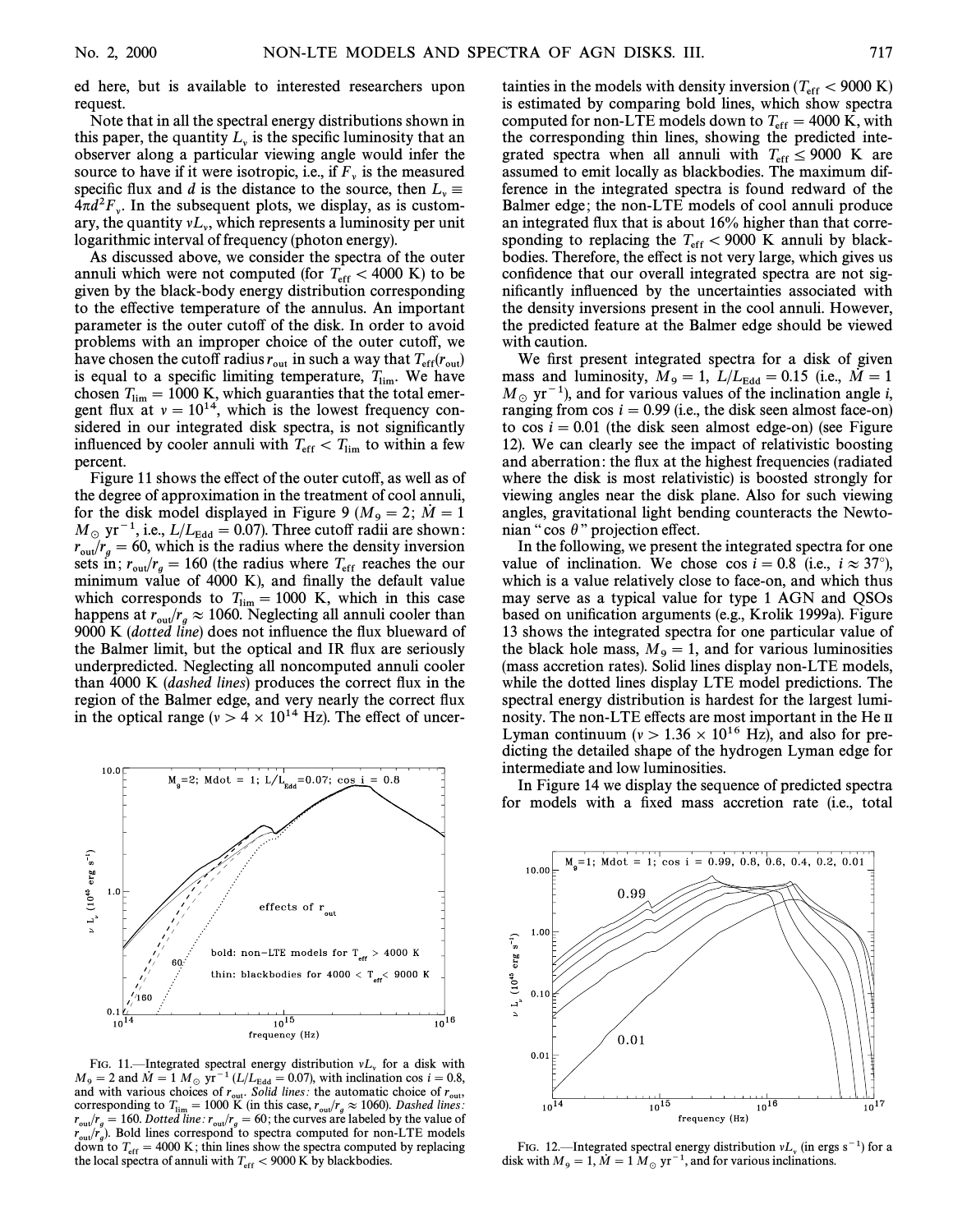

FIG. 13.—Integrated spectral energy distribution  $vL_v$  (in ergs s<sup>-1</sup>) for a disk with  $M_9 = 1$ , cos  $i = 0.8$ , and for various values of the mass accretion rate (luminosity) ranging from  $I/I = 0.3$  (i.e.  $\dot{M} = 2$   $M$  rate (luminosity), ranging from  $L/L_{\text{Edd}} = 0.3$  (i.e.,  $\dot{M} = 2 M_{\odot} \text{ yr}^{-1}$ ) to  $L/L_{\text{Edd}} = 3 \times 10^{-4}$  (i.e.,  $\dot{M} = 2^{-9} M_{\odot} \text{ yr}^{-1}$ ). Solid lines: non-LTE models; dotted lines: LTE models.

luminosity) and varying black hole mass. The energy distribution is progressively shifted toward more energetic photons for lower masses, because disks around less massive holes have smaller radiating surface areas. The non-LTE effects are important for all disks; for hotter ones the largest departures from LTE are seen in the He II Lyman continuum, and in cooler ones in the hydrogen Lyman continuum.

Figure 15 shows the spectral energy distribution for a sequence of disk models which have the same  $T_{\text{eff}}(r/r_g)$  distribution. tribution. Since

$$
T_{\rm eff}^4 \propto M\dot{M}r^{-3}R_R(r/r_g) \propto M^{-2}\dot{M}(r/r_g)^{-3}R_R(r/r_g) , \quad (4)
$$

the same  $T_{\text{eff}}$  distribution is obtained for models with fixed  $\dot{M}/M^2$ . If disks radiated as blackbodies, all the spectra of the sequence would be exactly the same, only vertically shifted in the absolute value of the emergent Ñux. Indeed, the spectra are similar in the long-wavelength (optical and IR) portion of the spectrum, but they differ appreciably in the UV and EUV spectral region. In particular, the Lyman



FIG. 14. <sup>I</sup>Integrated spectral energy distribution  $vL_v$  (in ergs s<sup>-1</sup>) for a disk with  $\dot{M} = 1 M_{\odot}$  yr<sup>-1</sup>, cos *i* = 0.8, and for various values of the black , ranging from  $M_9 = 32 - 0.5$ .



FIG. 15.—Integrated spectral energy distribution  $vL_v$  (in ergs s<sup>-1</sup>) for the pairs of  $(M_9, \dot{M})$  which have the same effective temperature distribution  $T_v(r/v_0)$  and which should therefore have a rather similar spectru tion,  $T_{\text{eff}}(r/r_g)$ , and which should therefore have a rather similar spectrum<br>shape. The curves are labeled by the values of  $(M - \dot{M})$ . Solid lines: shape. The curves are labeled by the values of  $(M_9, M)$ . Solid lines:<br>shape. The curves are labeled by the values of  $(M_9, M)$ . Solid lines: non-LTE models ; dotted lines: LTE models.

edges of hydrogen and He II change their appearance significantly. Note that the non-LTE and LTE models for lower black hole masses in this figure are very nearly the same. This is expected, as the average density  $\rho \propto M/M^2$ times some function of  $r/r_g$  for radiation pressure-<br>dominated annuli. Hence for fixed  $\dot{M}/M^2$ ,  $\rho$  scales as  $M^{-3}$ , implying that the lower black hole mass models in Figure 15 have higher average densities and should therefore be closer to LTE.

Finally, in Figure 16 we present a sequence of models with the same  $L / L_{\text{Edd}}$ . Since  $L / L_{\text{Edd}} \propto \dot{M} / M$ , we chose a sequence where  $M_9$  and  $\dot{M}$  (in  $M_\odot$  yr<sup>-1</sup>) have the same value; the corresponding  $L / L_{\text{Edd}} = 0.15$ . Again, the shape of the spectrum is quite similar in the optical and IR regions, while there is a progressively larger portion of EUV radiation for lower black hole masses. The non-LTE effects are



FIG. 16.—Integrated spectral energy distribution  $vL_v$  (in ergs s<sup>-1</sup>) for the pairs of  $(M_9, \dot{M})$  which have the same  $L/L_{\text{Edd}} = 0.15$ . The numerical values of  $M$  and  $\dot{M}$  expressed in  $M_v$   $yr^{-1}$  are the same; the values of  $M_9$  and  $\dot{M}$  expressed in  $M_{\odot}$  yr<sup>-1</sup>, are the same; the upper curve corresponds to the pair (32, 32), and the lower one to (1/8, 1/8). Solid lines: non-LTE models ; dotted lines: LTE models. The models with the highest  $M_9$  (with the highest IR, optical, and UV flux) have the largest He II Lyman jump, and consequently the lowest flux for  $v > 2 \times 10^{16}$ .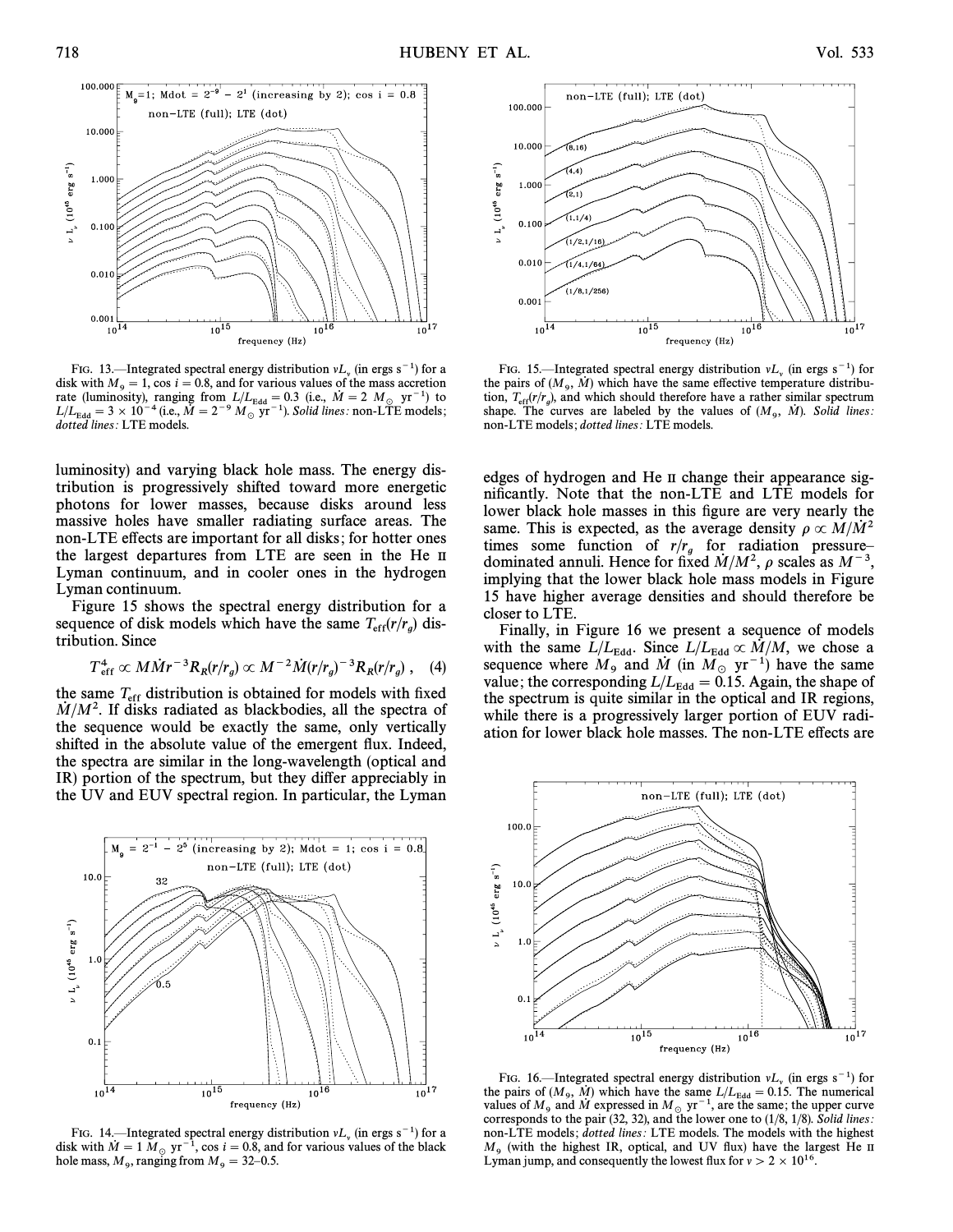extreme for high-mass holes in the He II Lyman continuum, for which the LTE models predict virtually zero flux.

### 3.3.1. Effects of Changing the Viscosity Parameter  $\alpha$

In Figure 17 we compare the predicted spectra for disk models with  $M<sub>9</sub> = 1$  for two values of the viscosity parameter  $\alpha$ . Although the spectra exhibit some differences, the effect of different  $\alpha$  is very small in the optical and UV region; the only appreciable differences are found in the He II Lyman continuum. This result is very encouraging because it shows that the effect of the ad hoc viscosity parameter  $\alpha$  is rather small, and therefore the predicted spectra are not influenced significantly by this inherent uncertainty. Similar conclusions were reached in Paper II, albeit for a few representative annuli. The sense of the net effect is that larger  $\alpha$  leads to a lower density and thus larger departures from LTE, which cause a somewhat higher flux in the He II Lyman continuum.

#### 3.3.2. Schwarzschild Black Holes

Finally, we present several representative spectra for the case of a Schwarzschild black hole. Again, the full set of spectra is available upon request.

In Figure 18 we compare the predicted spectra for disk models with  $M<sub>9</sub> = 1$ , for the maximum rotating Kerr and Schwarzschild black holes. The total luminosity of the corresponding pairs of models is equal; the mass accretion rate is therefore a factor of 5.613 higher for the Schwarzschild case to adjust for the different efficiencies. The Kerr spectra tend to extend to higher frequencies for several reasons all arising from the fact that their disks extend in to smaller radii. As a result, the maximum effective temperature found in the disk is higher, and the relativistic effects strengthening the high frequency spectrum away from the axis are also greater.

This completes our presentation of the overall integrated spectra of our grid of models. We now address some of their observational implications.

### 3.4. Comparison with Other Models

We first compare the spectrum of an LTE model with that computed by Sincell & Krolik (1998). Figure 19 shows a comparison between one of their spectra and ours, computed for the same parameters. The agreement is satisfac-



FIG. 17.—Comparison of predicted spectral energy distribution for models computed with  $\alpha = 0.01$  (solid line) and with  $\alpha = 0.1$  (dashed lines), for models with  $M_9 = 1/2$  and various values of  $\dot{M}$ .



FIG. 18.<sup>--</sup>A comparison of predicted spectral energy distributions for the sequence of models for a maximum rotating Kerr black hole (solid line) and for a Schwarzschild black hole (dashed lines), for models with  $M_9 = 1$ <br>and various values of  $I/I$ . The values of the mass accretion rates are 2 and various values of  $L/L_{\rm Edd}$  . The values of the mass accretion rates are 2, 1, 1/2, and 1/4, etc., for the Kerr hole, and the corresponding values for the Schwarzschild hole are 5.613 times larger.

tory, as the spectra di†er by at most 20% near the peak. The differences that do exist may be due to a number of factors, ranging from technical numerical contrasts in the methods to the detailed physical assumption made in both papers.

In Figure 20 we show a second comparison, this time to a Laor & Netzer (1989; Laor 1990) model, kindly supplied by A. Laor. We choose a model with  $M_9 = 1, \dot{M} = 1 M_{\odot} \, \text{yr}^{-1}$ (i.e.,  $L / L_{\rm Edd} = 0.15$ ),  $\alpha = 0.01$ , and two values of cos i: 0.8 and 0.2. We have integrated the local disk spectra out to a cutoff radius  $r_{\text{out}}/r_g = 217.8$  to agree with Laor's value. The redicted spectra are consulty similar although there are predicted spectra are generally similar, although there are several interesting differences. Our models produce larger flux in the immediate vicinity of the He II Lyman edge (due to non-LTE effects leading to an emission edge for the hottest annuli), but a lower flux for the highest frequencies (likely because Laor  $&$  Netzer take into account the effects of self-irradiation of the disk). Our models produce lower flux in the UV and optical regions, which is a consequence



FIG. 19.-Comparison of an LTE disk model with Sincell & Krolik (1998). The solid line is our model ; the dotted line is theirs. Model parameters are  $M_9 = 0.27$ ,  $a/M = 0$ ,  $L/L_{\text{Edd}} = 0.3$ ,  $r_{\text{out}} = 100r_g$ ,  $\alpha = 0.1$ , and the disk is viewed face on disk is viewed face-on.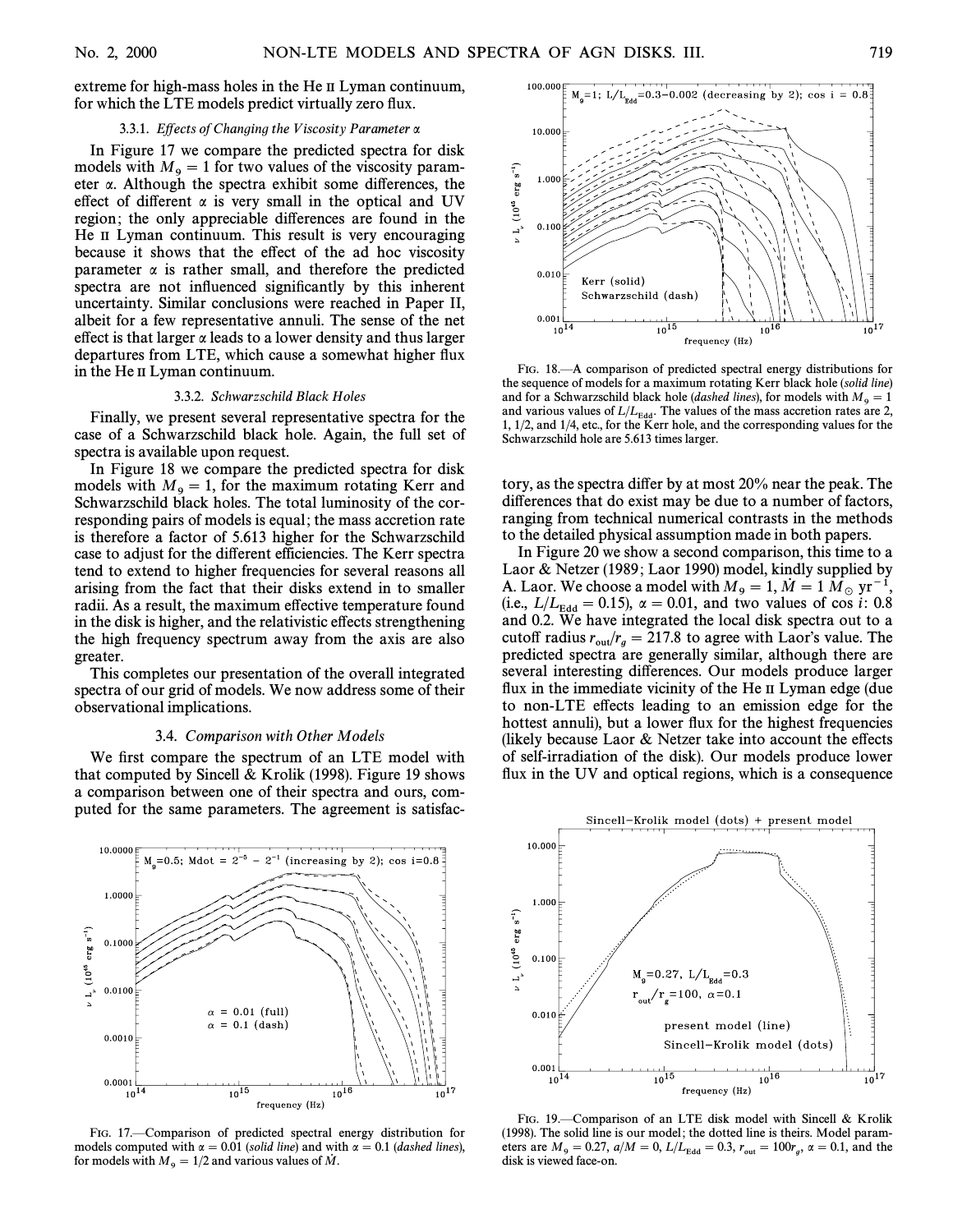

FIG. 20.—Comparison of a non-LTE disk model (solid curves) with a Laor & Netzer (1989; Laor 1990) model (dotted curves). Model parameters are  $M_{9} = 1$ ,  $L / L_{\text{Edd}} = 0.15$ ,  $a / M = 0.998$ ,  $r_{\text{out}} = 217.8r_{g}$ ,  $\alpha = 0.01$ , and  $\cos i = 0.8$  and  $0.2$  $\cos i = 0.8$  and 0.2.

of the different vertical structure and of non-LTE effects. Although the Laor & Netzer models do not simply assume local blackbody flux, Figure 7 is nevertheless quite indicative because it shows that local blackbodies also produce a significantly larger flux in the UV and optical region. At IR wavelengths both models coincide because both use local blackbody flux for the cool annuli.

#### 3.5. Optical/Ultraviolet Colors

A common criticism of accretion disk models is that if they are to produce substantial ionizing photon flux, then they should have blue optical/ultraviolet colors. This is based on the long wavelength, low-frequency behavior of a blackbody disk, which has  $F_v \propto v^{\beta}$ , with  $\beta = 1/3$ . We address the issue of ionizing photon flux in 8.3.8 below but address the issue of ionizing photon flux in  $\S 3.8$  below, but here we wish to point out that our disks have quite red optical/ultraviolet colors. Figure 21 shows the logarithmic spectral slope  $\beta$  as measured between 1450 and 5050 Å, where  $\beta$  is defined by the two corresponding frequencies by<br> $\frac{F_{v1}}{F} = \left(\frac{v_1}{v_1}\right)^{\beta}$ .

$$
\frac{F_{\nu_1}}{F_{\nu_2}} = \left(\frac{v_1}{v_2}\right)^{\beta}.
$$
 (5)

Our disk models have colors near the median value  $\beta = -0.32$  for bright quasars (Francis et al. 1991). Indeed, even disks with local blackbody emission have such red colors for these accretion rates and masses (Koratkar & Blaes 1999). This is because the temperatures are cool enough that the 1450–5050 Å spectra are *not* in fact in the long-wavelength limit. Note that our model spectra can be somewhat bluer than blackbody disks, but they are still sufficiently red to explain the colors observed in bright quasars.

Figure 22 shows some representative Kerr disk models viewed at  $i=37°$  compared to the Francis et al. (1991) composite quasar spectrum. The shorter wavelength composite spectrum of Zheng et al. (1997), scaled to match the Francis et al. spectrum at  $1285 \text{ Å}$ , is also shown. This latter composite is thought to be more trustworthy than the Francis et al. composite at wavelengths shorter than the  $Ly\alpha/N$  v line because of corrections for intervening absorbers. The models were chosen to have the right color based on Figure



FIG. 21.—Optical/ultraviolet spectral slope between 1450 and 5050 Å for Kerr disk models with  $37^\circ$  viewing angle. Solid curves show our models with viscosity parameter  $\alpha = 0.01$ , while the long dashed curves show local blackbody models. From top to bottom, the curves are for the nine increasing black hole masses of our grid:  $M_9 = 1/8$ ,  $1/4$ ,  $1/2$ ,  $1$ ,  $2$ ,  $4$ ,  $8$ ,  $16$ , and  $32$ .

21, and then a least-squares fit was done to determine a single multiplicative normalization factor. The fit used supposedly line-free continuum windows of the Francis et al. (1991) composite spectrum, as defined by their Figure  $7$ : 1283–1289 Å, 1321–1329 Å, 1455–1475 Å, 2196–2208 Å, 2236–2246 Å, 3024–3036 Å, 3928–3936 Å, 4035–4045 Å,



FIG. 22. Representative fits of some Kerr disk models with viscosity parameter  $\alpha = 0.01$  and cos  $i = 0.8$  to the Francis et al. (1991) composite quasar spectrum (solid line). The shorter wavelength composite spectrum of Zheng et al. (1997) is also shown (solid line with more noise). From top to bottom, the dashed lines correspond to models with  $(M_9, M) = (8, 16)$ ,<br>(4, 8), (2, 1), (1, 1/8), (0, 5, 1/64), (1/4, 1/256), and (1/8, 1/1024), respectively. (4, 8), (2, 1), (1, 1/8), (0.5, 1/64), (1/4, 1/256), and (1/8, 1/1024), respectively.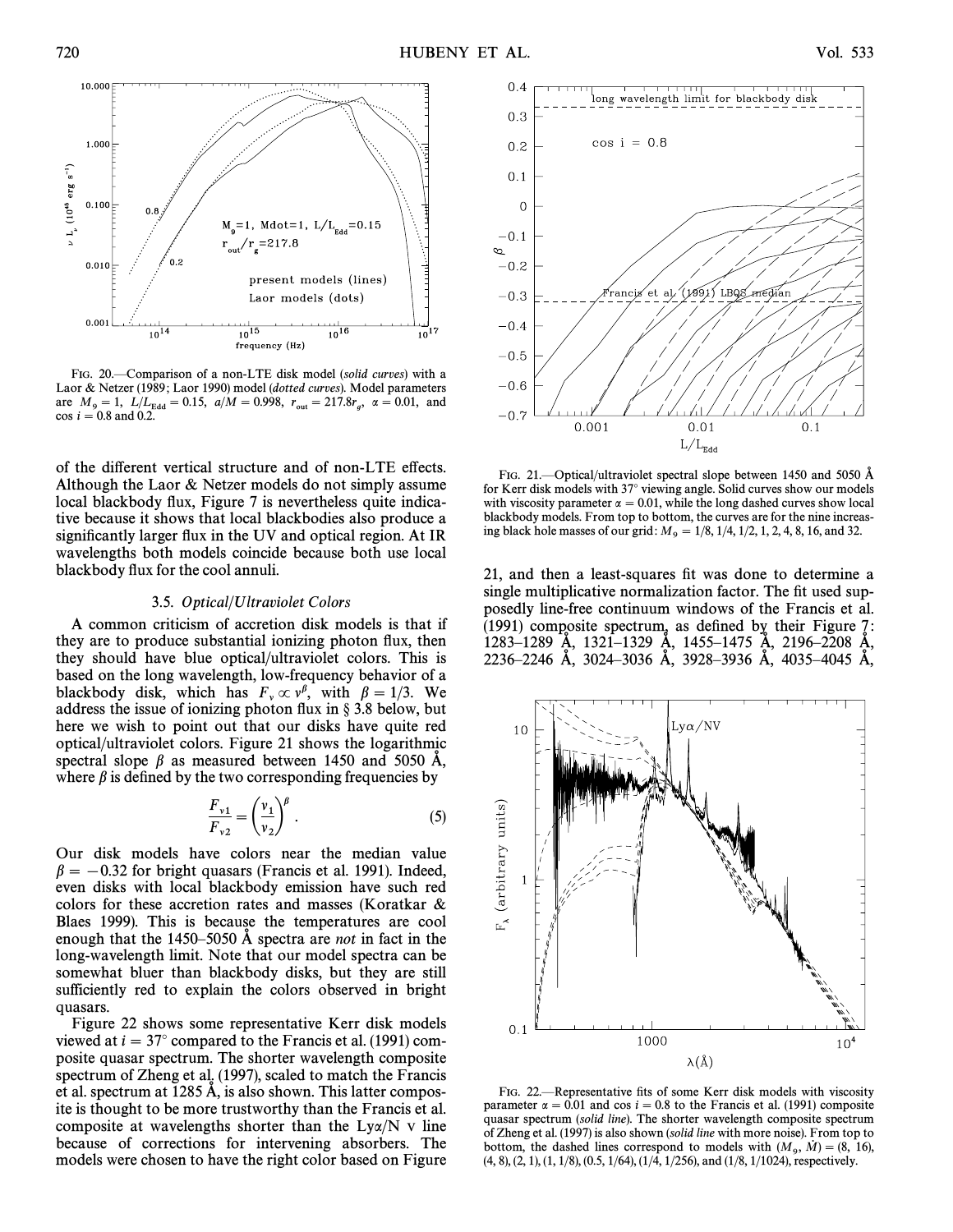4150–4220 Å, and 5464–5476 Å. Note that the models shown have  $\dot{M}/M^2$  ranging from 1/16 to 1/2, with the lower mass models having the smaller values of this quantity. This is consistent with the behavior shown in Figure 15: models with fixed  $\dot{M}/M^2$  have slightly bluer optical/UV colors for decreasing black hole mass.

These fits demonstrate that, while it is easy to recover the overall red color of the Francis et al. (1991) composite spectrum, explaining the shorter wavelength far ultraviolet emission seen in the Zheng et al. (1997) composite is more problematic. Two of the models shown in Figure 22 do in fact bracket the Zheng et al. composite, but they turn over at the shortest wavelengths shown in the figure. This might be a problem in view of the fact that an extrapolation of the Zheng et al. composite joins up with the ROSAT soft X-ray composite of Laor et al. (1997), implying that there is no cuto†. However, it is also conceivable that some other choice of model parameters (disk inclination, black hole spin) might work better. Notice also that Zheng et al. suggested that in order to explain the Lyman continuum flux one has to invoke the presence of a Comptonizing corona with temperature about  $4 \times 10^8$  K with optical depth of the order of unity. In any case, composite spectra made from many sources may of course be unphysical, but these fits probably give some indication of how our models will fare in explaining data from individual sources.

It is also noteworthy that the low-luminosity models shown in Figure 22 have rather strong spectral features in the region of the hydrogen Lyman limit, which are generally not observed in quasars. However, the models with the lowest luminosities are probably not representative of the quasars that make up the composite spectra. We now address this important issue of Lyman edges in AGN.

## 3.6. The Lyman Edge Region

Quasars and active galactic nuclei are observed to have almost no intrinsic spectral features near the hydrogen Lyman limit (e.g., Antonucci, Kinney, & Ford 1989 ; Koratkar, Kinney, & Bohlin 1992), and this has been a longstanding problem with accretion disk models (e.g., Krolik 1999a ; Koratkar & Blaes 1999). To quantify the strength of Lyman edge features in our model disk spectra, we calculate the relative change in flux at  $\pm 50$  Å across the edge according to

$$
\frac{\Delta F_{\lambda}}{F_{\lambda}} \equiv \frac{F_{962 \text{ A}} - F_{862 \text{ A}}}{\min (F_{962 \text{ A}}, F_{862 \text{ A}})}.
$$
(6)

Hence  $\Delta F_{\lambda}/F_{\lambda}$  is positive for an absorption edge and nega-<br>tive for an emission edge. Figure 23 shows the variation of this quantity with accretion luminosity and disk inclination angle for all our models around a  $M<sub>9</sub> = 1$  Kerr hole. Figure 24 shows the same thing but for a fixed inclination angle of  $37^\circ$  and varying black hole masses. As was already apparent from the overall spectra shown in previous sections, substantial Lyman absorption edges are present in all our lowluminosity disk models at modest, near face-on viewing angles. However, high-luminosity models have greatly reduced edges, particularly for the lower mass black holes. Because of their lower effective temperatures, higher mass black holes require higher Eddington ratios before the absorption edges are removed.

It is important to emphasize that the absorption and emission edges can be smeared out by the varying Doppler



FIG. 23.—Measure of the hydrogen Lyman edge strength as a function of accretion luminosity, in units of the Eddington luminosity, for  $\alpha = 0.01$ accretion disks around Kerr holes with mass  $M_9 = 1$ . The curves are labeled with the value of cos i labeled with the value of cos i.

shifts and gravitational redshifts in the accretion flow around the black hole when the viewing direction is at least somewhat off-axis. This is illustrated in Figures 25 and 26, which show the actual spectral energy distributions of some of our models in the Lyman limit region. The highluminosity models, which are probably most relevant for observed quasars, show very little in terms of sharp changes in flux, and our edge strength parameter shown in Figures 23 and 24 really reflects an overall spectral slope, not an emission edge, in this wavelength region. These high-



FIG. 24.—Same as Fig. 23, but for fixed inclination angle of  $37^\circ$  and varying Kerr black hole mass.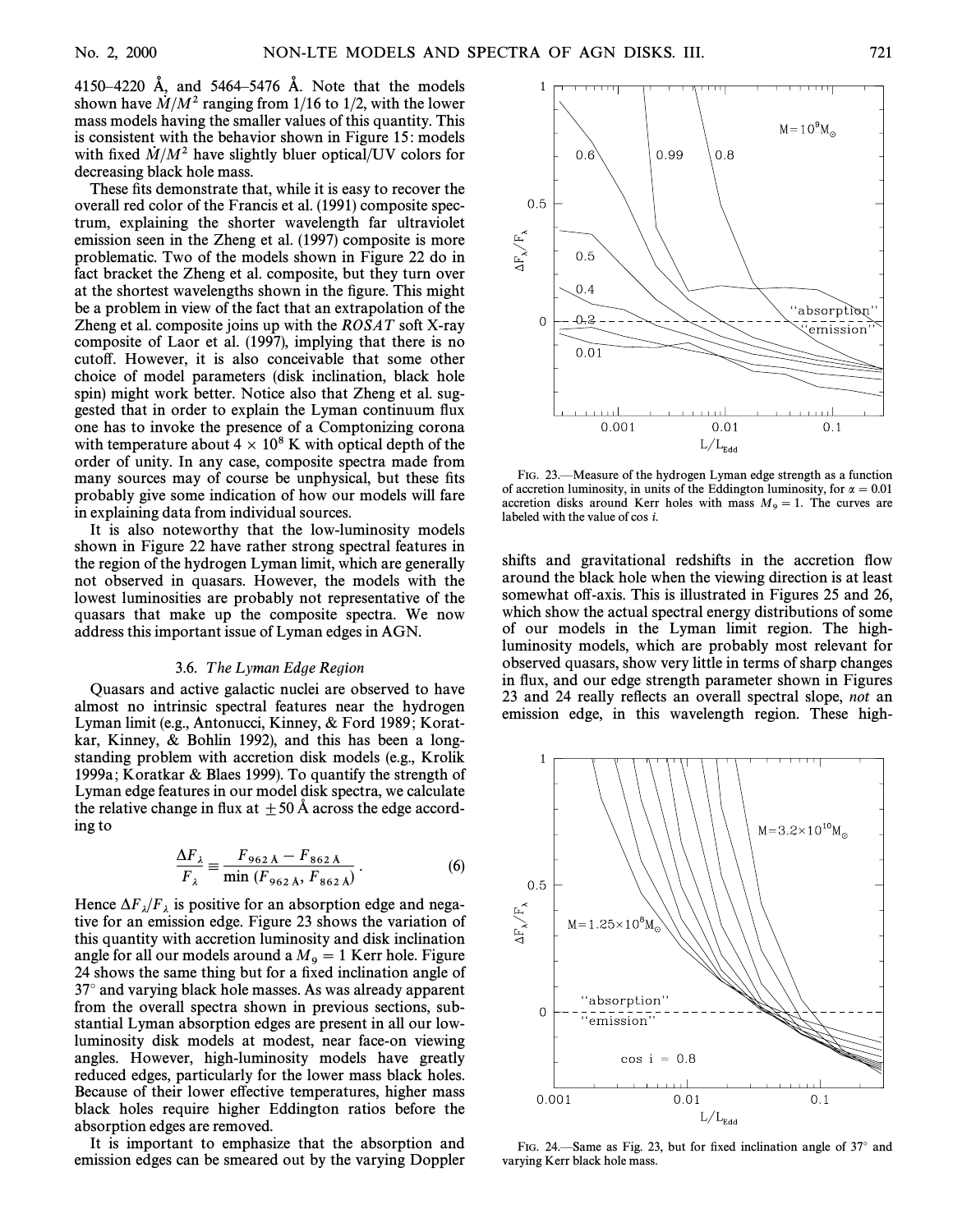

FIG. 25. Spectral energy distributions in wavelength near the hydrogen Lyman limit for fixed Schwarzschild and Kerr black hole mass of  $M_9 = 1$  and viewing angle of 60°. From bottom to top, the curves rep-<br>recent accretion rates of  $2^{-9}$ ,  $2^{-8}$  and  $2^{1}$  M  $_{\text{vir}}$  = 1, repressively resent accretion rates of  $2^{-9}$ ,  $2^{-8}$ , ...,  $2^{0}$ , and  $2^{1}$   $M_{\odot}$  yr<sup>-1</sup>, respectively, except in the Schwarzschild case where we have dropped the three lowest accretion rates. (The  $2^{-6} M_{\odot}$  yr<sup>-1</sup> Kerr curve is the same as the curve with the strongest Lyman absorption edge shown in Fig. 22.) Each curve has had its flux multiplied by a different constant factor in order to maximize clarity with all the curves on the same plot. All models shown here have a viscosity parameter  $\alpha = 0.01$ .

luminosity models are still capable of explaining the observed red colors of quasars, as shown in Figures 21 and 22.

Reduction of the Lyman edge feature is caused both by relativity and by summing over emission and absorption edges from the individual annuli at different radii. Only relativity (i.e., Doppler shifts) can smear out a flux discon-



FIG. 26.—Same as Fig. 25, but for viewing angle of  $37^\circ$ 

tinuity, however. We have tried integrating spectra *without* the relativistic transfer function for the  $M = 10^9 M_{\odot}$ ,  $\dot{M} =$ the relativistic transfer function for the  $M = 10^9$  M<sub>\op</sub>,  $\dot{M} = 1$ ,  $M_{\odot}$  yr<sup>-1</sup>, cos i = 0.8 case and found that without relativity  $1 M_{\odot}$  yr<sup>-1</sup>, cos  $i = 0.8$  case and found that without rela-<br>tivity a substantial emission edge discontinuity exists in the tivity, a substantial emission edge discontinuity exists in the integrated spectrum at 912 Å. Relativity is not sufficient to smear out absorption edges in the low-luminosity models, because the absorption edges are very strong in the spectra of all annuli in such models. Instead, the edges are simply blueshifted or redshifted away from 912 Å.

Sharp changes in slope are present in the low-luminosity Kerr spectra near  $\simeq$  750 Å for cos  $i=0.5$ , and in most of the spectra near  $\simeq$  840 Å for cos  $i=0.8$ . In both cases these are at substantially shorter wavelengths than the Lyman limit because of Doppler blueshifts, but they might nevertheless be observable in quasar spectra. From our models, we have calculated the maximum local change in logarithmic slope in the region 812–1012 Å, and the results are illustrated in Figure 27 for a viewing angle of  $37^\circ$ . We choose a sign convention such that a positive value of the slope change indicates a spectrum that becomes steeper as the frequency increases, i.e., positive slope change is associated with absorption at the edge. All models display a similar behavior at this viewing angle, so we only discuss the  $M = 10^9$   $M_\odot$  case in detail (see Fig. 26 and the bold curve in Fig. 27). At both low and high accretion rates, the maximum slope change occurs at  $\simeq$ 840 Å for this black hole mass. As the accretion rate diminishes,  $\Delta(d \ln F) / d \ln \lambda$ <br>grows, reflecting an increasingly stronger smeared absorpgrows, reflecting an increasingly stronger smeared absorption edge. The reverse is true at high accretion rates. At intermediate accretion rates, the maximum slope discontinuity shifts to  $\simeq$  900 Å, where the spectra change from positive to negative slopes, reflecting a slight maximum in the flux around this wavelength for these models.

In conclusion, the disk-integrated theoretical spectra for high Eddington ratio  $(L / L_{\rm Edd})$  disks do not show significant



FIG. 27.—Maximum local change in logarithmic slope in 812–1012  $\AA$ region, as a function of accretion rate, for  $\alpha = 0.01$  accretion disks viewed at 37° around Kerr holes of masses  $(2^{-3}, 2^{-2}, ..., 2^{4}, 2^{5}) \times 10^{9} M_{\odot}$ . The bold curve is the  $M = 10^9$  M<sub>o</sub> case illustrated in the bottom half of Fig. 26.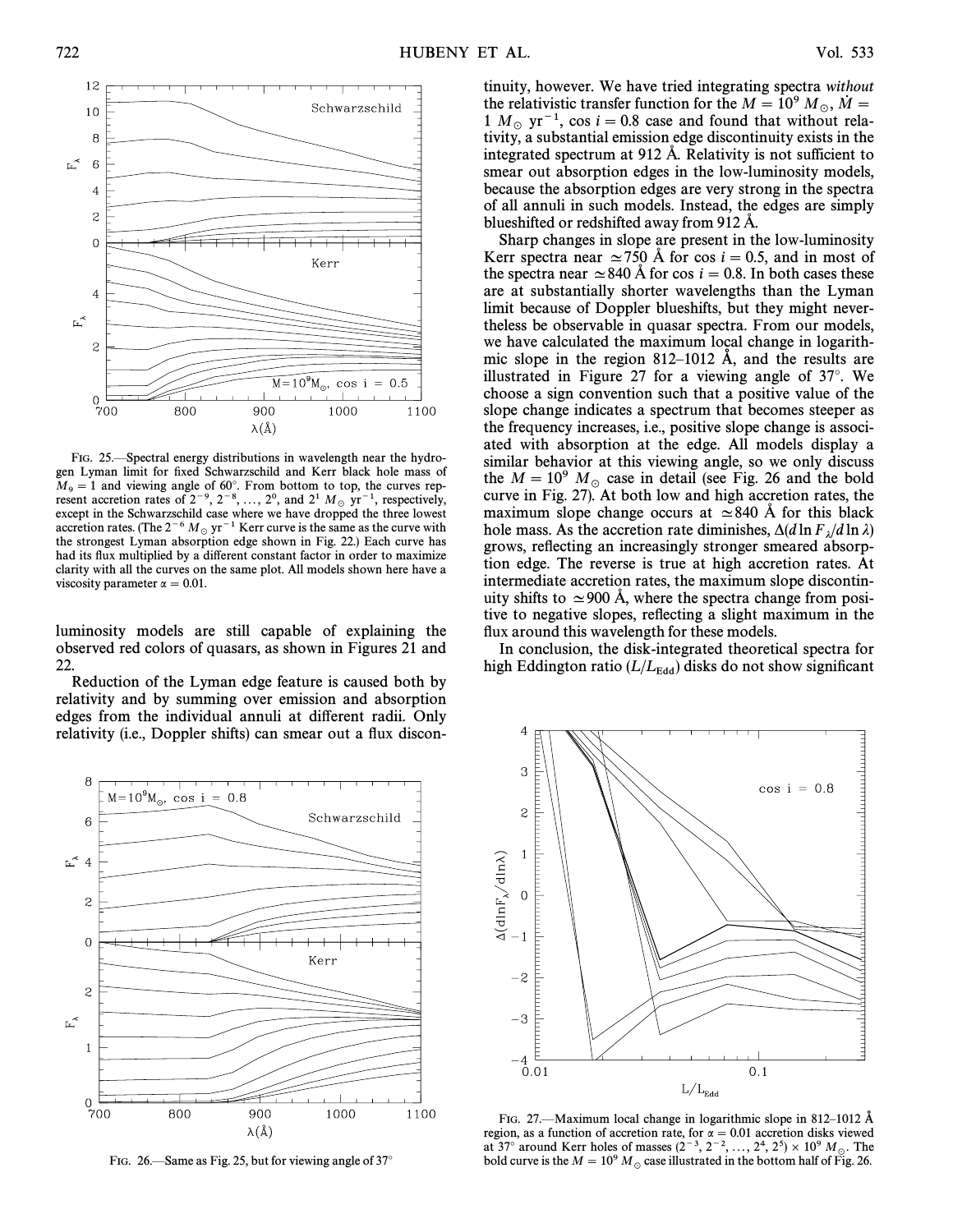features at the Lyman edge at  $912$  Å, for both Kerr and Schwarzschild black holes. The only associated feature is a change of the slope of the Lyman continuum, blueshifted by  $\sim$  100–200 Å, depending on the inclination, mass, and to some extent on the black hole spin. It is likely that even this feature will be affected by additional physics, particularly metal line blanketing, which we will address in a future paper.

#### 3.7. Polarization

In addition to computing spectra, we have also calculated the polarization in our complete grid of models, and this information is also available on request. Once again, no ad hoc assumptions are made here: the polarization is computed exactly in the radiative transfer calculation. In order to keep the parameter space as simple as possible, we do not include the effects of Faraday rotation by magnetic fields in the photosphere of the accretion disk, which can be important in modifying the polarization signature (e.g., Agol, Blaes, & Ionescu-Zanetti 1998).

Figure 28 shows the degree and position angle of the polarization for various inclination angles for our  $\alpha = 0.01$ ,  $\dot{M} = 1 M_\odot \text{ yr}^{-1}$  disk models around a  $M = 10^9 M_\odot$  Kerr hole. These results are quite similar to those of Laor, Netzer, & Piran (1990). In particular, the plane of polarization is parallel to the disk plane at optical/UV frequencies but rotates at higher frequencies due to general relativistic effects. Our predicted polarizations are higher than those of Laor et al. (1990), and our polarization generally dips redward and rises blueward of each continuum edge (see especially the hydrogen Balmer edge and He II Lyman edge). These differences are due largely to our more careful treatment of the vertical structure, the radiation field anisotropy, and the overall effects of absorption opacity.



FIG. 28.—Polarization degree and position angle ( $\theta$ ) for  $\alpha = 0.01$ ,  $\dot{M} = 1$  M<sub>\oppo</sub> yr<sup>-1</sup> disks around a  $M = 10^9$  M<sub>\oppo</sub> Kerr hole, for different viewing angles. Solid curves correspond to our models, while dotted curves are those of Laor et al. (1990). From top to bottom at high frequencies in the degree of polarization figure, the different curves correspond to  $\cos i = 0.2, 0.5,$  and 0.8, respectively. This order is reversed (i.e., bottom to top) in the position angle figure. A position angle of  $\theta = 90°$  corresponds to the plane of polarization being parallel to the disk plane.

Polarization near the Lyman limit of hydrogen has produced considerable recent interest due to the observation of steep rises in some quasars (Impey et al. 1995 ; Koratkar et al. 1995 ; Koratkar et al. 1998). For illustration purposes, we show the degree of polarization at a viewing angle of  $60^\circ$ predicted by our models for  $M_9 = 1$  black holes in Figure 29. This figure should be compared to Figure 25, which shows the corresponding spectra. Cooler disk models generally produce large polarizations, even larger than that for a pure electron scattering atmosphere (2.25% at this viewing angle, Chandrasekhar 1960, p. 248). The reason for this is the enhanced anisotropy (limb darkening) of the radiation field due to vertical thermal source function gradients (Blaes & Agol 1996). However, steep rises in polarization, and a steep rise in polarized flux as observed in PG  $1630+377$ (Koratkar et al. 1995), are not produced by our models. This is partly due to the smearing and rotation of the plane of polarization by the relativistic transfer function (cf. Shields, Wobus, & Husfeld 1998).

The optical/UV polarization shown in Figure 28 (in degree, position angle, and wavelength dependence) is generally not observed in AGN and quasars (Berriman et al. 1990; Antonucci et al. 1996). Once again, it is likely that the polarization of the radiation field will be affected by additional physics. In addition to Faraday rotation (which usually suppresses polarization), the additional absorption opacity from metal line blanketing in this region of the spectrum will probably reduce the polarization. Dust and electron scattering at larger distances from the continuum source can also modify the polarization signature (Kartje 1995).

#### 3.8. Ionizing Continua

The radiation from accretion disks is often thought to supply most of the photoionizing continuum for the broad-



FIG. 29.—Degree of polarization in the hydrogen Lyman limit region for disks around 10<sup>9</sup>  $\hat{M}_{\odot}$  Schwarzschild and Kerr black holes and a viewing angle of 60°. The models shown here are the same as those plotted in Fig. 25, with the bold curves in each plot representing the highest and lowest accretion rates. (The lowest accretion rate gives the highest polarization around  $800 \,\text{\AA}$ .)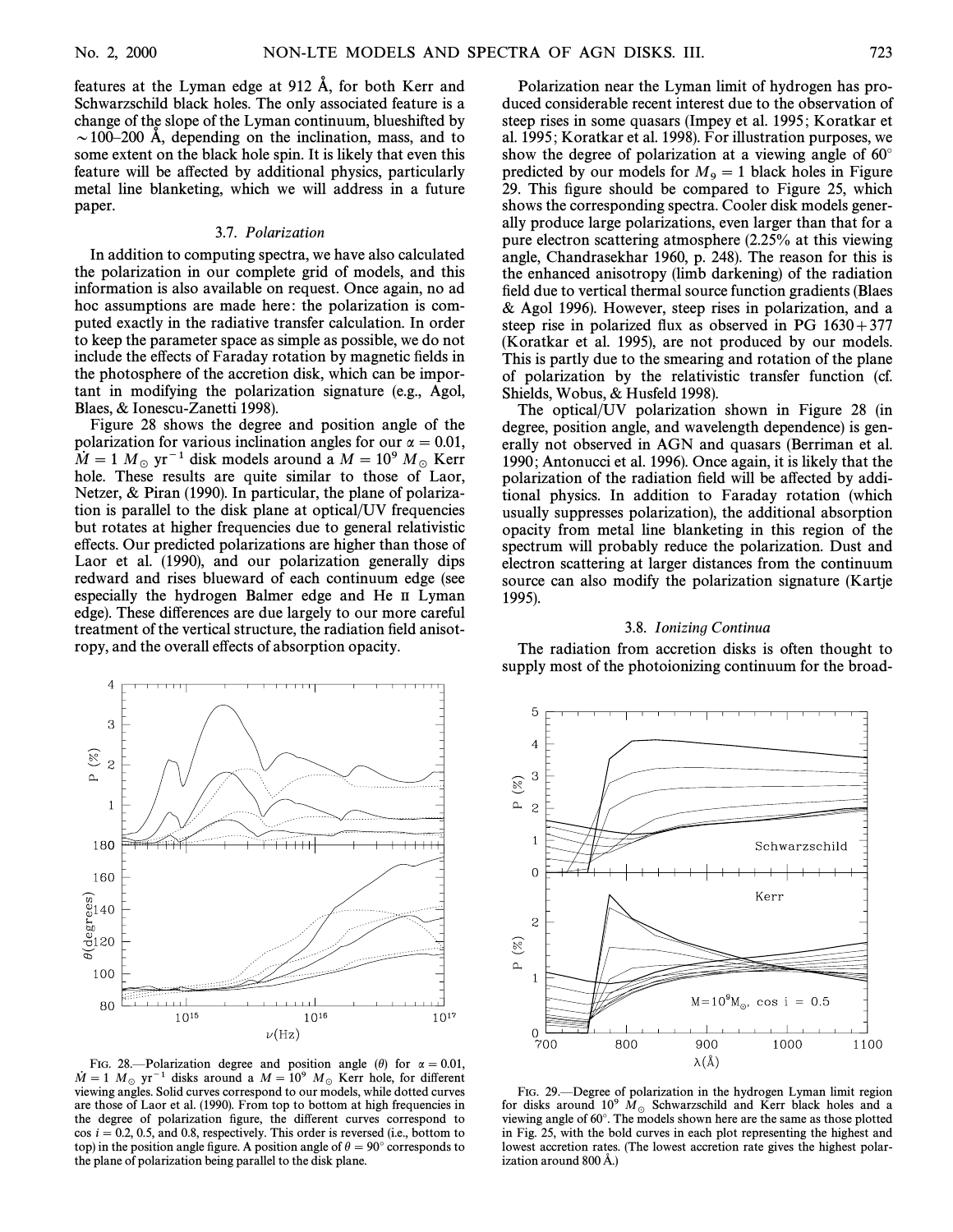and narrow-line regions of AGN. In view of this important application, we present the number of photons in the He I and He II ionizing continua for disks with a range of accretion rates and inclination angles around  $10^9 M_{\odot}$  Kerr holes in Figures 30 and 31. For comparison, we also show the ionizing continua for the corresponding models with local blackbody emission. For this particular black hole mass, our models generally predict somewhat fewer ionizing photons in the hydrogen Lyman continuum than the corre-



FIG. 30.—Hydrogen Lyman continuum photon flux (times  $4\pi d^2$ , where d is the distance to the quasar) for  $\alpha = 0.01$  disks around a  $M_9 = 1$  Kerr Meck hole as a function of viewing angle i. Solid and dashed curves black hole, as a function of viewing angle i. Solid and dashed curves correspond to our non-LTE models and local blackbody disks, respectively. From top to bottom, the curves correspond to accretion rates of  $2^1, 2^0, ..., 2^{-8}, 2^{-9} M_{\odot} \text{ yr}^{-1}$ , respectively.



FIG. 31.—Same as Fig. 30, but for the He II Lyman continuum. The lowest accretion rates are off the bottom of the figure.

sponding blackbody disks. The exception is for near face-on disks at high luminosities. The reason is that at each annulus in the disk, our models generally have fewer lowenergy photons and more high-energy photons compared to a blackbody at the same effective temperature (see Fig. 7) and  $§$  3.1 above). This can reduce the hydrogen Lyman continuum, while at the same time increasing the He II Lyman continuum. Indeed, Figure 31 shows that, except at low luminosities, our disk models generally produce more He II Lyman continuum photons than local blackbody disks. The reason for the dearth of photons at low luminosities compared to blackbody models is the strong absorption edges present in these models.

Note that the hydrogen Lyman continuum is limbdarkened at high accretion rates, peaks at intermediate viewing angles at moderate accretion rates, and is extremely limb-brightened at low accretion rates (due to the high Doppler shifts overcoming the intrinsic absorption edges). The He II Lyman continuum is also limb brightened at all but the highest accretion rates, where it peaks at intermediate viewing angles. These intrinsic anisotropies in the ionizing continuum produced by the disk may have important implications for photoionization models of the broad-line region of AGNs (cf. the much simpler anisotropy model of Netzer 1987) and for the statistics of AGN samples (e.g., Krolik & Voit 1998).

### 4. CONCLUSIONS

We have presented a grid of AGN disk models for a wide range of basic parameters, the black hole mass and the mass accretion rate, and for two values of the viscosity parameter  $\alpha$  (0.01 and 0.1), and two values of the black hole angular momentum: maximum rotation Kerr black hole with  $a/M = 0.998$ , and Schwarzschild black hole with  $a/M = 0$ .

The basic aim of the present study was to construct a benchmark grid of models, based on simple, "classical" approximations, to which all our future, more elaborate models will be compared. The most important physical approximations that define the classical model are the following:

1. The energy is generated by turbulent viscous dissipation, with the vertically averaged viscosity described through the Shakura-Sunyaev parameter  $\alpha$ .

2. The vertical dependence of kinematic viscosity is described through a two-step power law in the column mass.

3. Convection and conduction are neglected.

4. No external irradiation or self-irradiation of the disk is considered.

5. Electron scattering is treated as coherent (Thomson) scattering, i.e., the effects of Comptonization are neglected.

6. Thermal opacity and emissivity of H and He only are included here, i.e., the effects of metals are neglected.

7. Effects of line opacity are neglected.

The underlying assumption, not listed here, is that the onedimensional approach is appropriate, i.e., that the disk may be described as a set of mutually noninteracting, concentric annuli.

What is, however, treated exactly in this study, is the simultaneous solution of all the structural equations, without making any approximations concerning the behavior of the radiation intensity. Likewise, no a priori assumptions about atomic level populations (e.g., LTE) are made.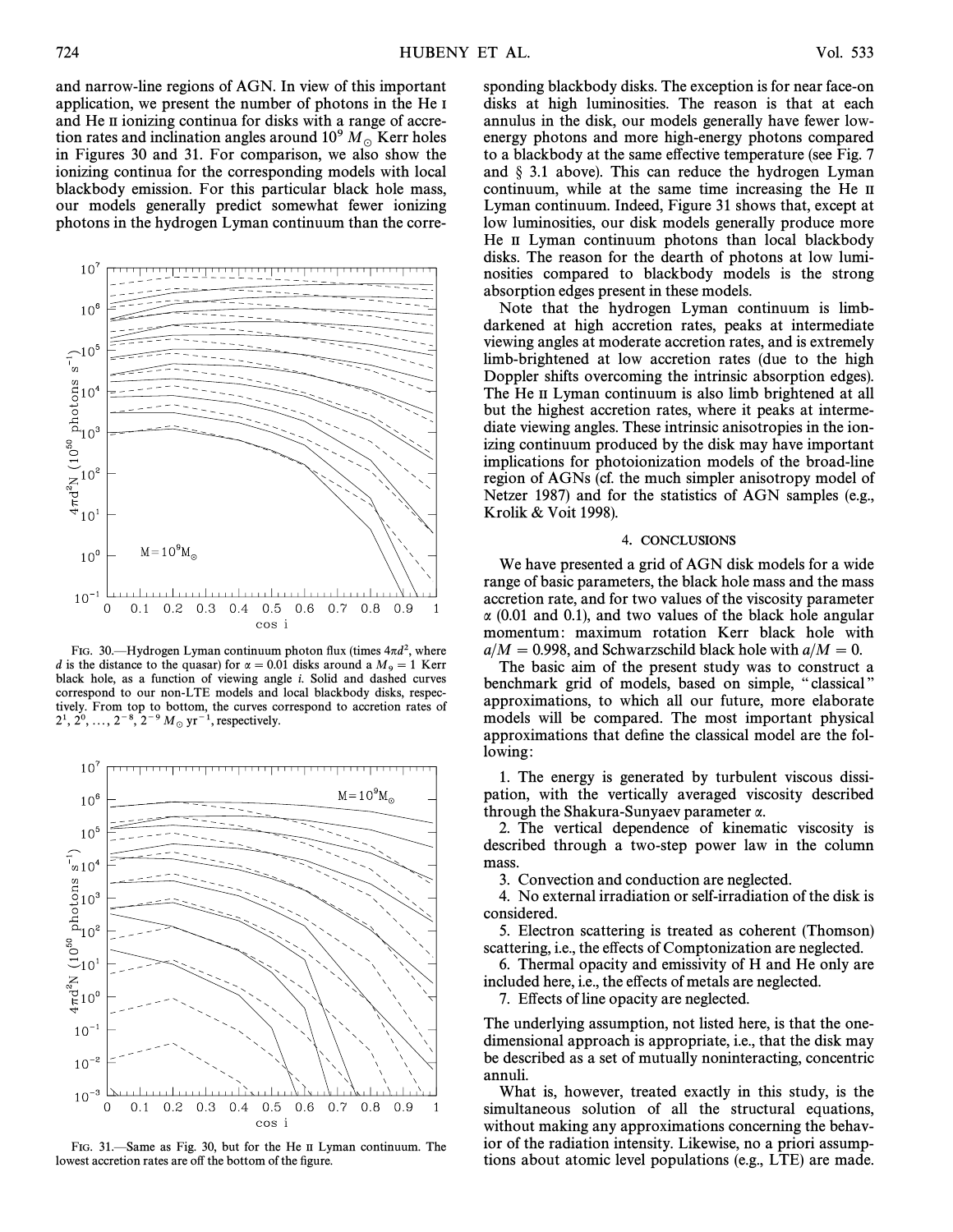The local electron temperature and density, mass density, and atomic level populations, are determined selfconsistently with the radiation field. Once the local spectra of all annuli are computed, the spectrum of the full disk is found by integrating the emergent intensity over the disk surface using our relativistic transfer function code.

We can summarize some of the overall spectral features of our benchmark grid as follows. Compared to multitemperature blackbody accretion disk models, our spectra generally have lower fluxes at low frequencies and higher fluxes at high frequencies. This difference is amplified further by relativistic effects, which are strongest for edge-on disks in Kerr spacetimes. Disks with different accretion rates around different mass black holes do not exhibit the same spectral energy distribution even if they have the same effective temperature distribution. Spectral slopes in the optical/UV region are significantly redder than the canonical  $F_v \propto v^{1/3}$  low-frequency accretion disk spectrum.<br>Non-LTE effects are important in all but the highest density Non-LTE effects are important in all but the highest density disks, enhancing the He II Lyman continuum and generally reducing the strength of features near the He I Lyman limit. H I Lyman edge discontinuities are only present in the cooler, low-luminosity disk models. High Eddington ratio models exhibit no discontinuities, but they do show sharp changes in spectral slope, albeit at wavelengths substantially blueshifted from  $912$  Å. We stress again that by neglecting convection, the "cool" models  $(T_{\text{eff}} < 9000 \text{ K})$ <br>may be significantly altered; therefore the predicted optical may be significantly altered; therefore the predicted optical and IR continuum flux (and, in particular, the Balmer edge region) should be used with caution. Finally, our models show substantial wavelength dependent optical/UV polarization which is parallel to the disk plane, a result which is likely to be modified by the effects of Faraday rotation and additional sources of opacity, both of which can suppress this polarization.

In future papers of this series, we will systematically relax more and more of the classical assumptions listed above. Among these, relaxing assumptions (6) are (7) is straightforward, since our computer program TLUSDISK is fully capable of handling these situations. The only concern is that generating such models will require much more computer time than required for the present models. Also, one has to collect a large amount of atomic data, but we will profit enormously from already existing collections made for the purposes of modeling stellar atmospheres, or from data being included in current photoionization codes. Relaxing approximation (5) is less straightforward, but we have recently solved the problem and implemented Comptonization in TLUSDISK. Also, approximation (4) may in principle be easily relaxed by adjusting the surface boundary conditions of each annulus.

However, relaxing assumptions  $(1)$ – $(3)$  is much more difficult. Here, we have to rely on detailed magnetohydrodynamic simulations to guide us in how to describe convection, and how to choose the most appropriate parameterization of viscosity. Nevertheless, even before such simulations are available, we can investigate phenomenologically the impact of a dissipation rate that varies with altitude within the disk. The existence of disk coronae suggest, for example, that the heating rate may increase with height, leading to a possible temperature inversion in the upper layers of disk atmospheres.

Besides this purely theoretical motivation for improving disk models we will also use the present grid of models to analyze a large volume of observed quasar spectra. Such a study will bring interesting results whether or not the models actually fit the data. If they do, this will be a strong argument in support of the accretion disk hypothesis, and of the adequacy of our theoretical description of accretion disks. If not, such a study will provide us with important clues as to which aspects of the theoretical description should be improved, and/or what other observational constraints will be needed in the future to settle these questions.

We thank Ari Laor for providing us with his spectral models for comparison with those presented here. This work was supported in part by NASA grant NAG 5-7075.

# APPENDIX A

### DENSITY STRUCTURE OF THE DISK

We consider here some details of the density structure in the case of a radiation pressure-supported disk, without assuming that the gas pressure is totally negligible.

We write the vertical hydrostatic equilibrium equation as (see Paper II for details of the formulation)

$$
\frac{dP_{\text{rad}}}{dz} + \frac{dP_{\text{gas}}}{dz} = -Q\rho z \,,\tag{A1}
$$

where  $P_{rad}$  and  $P_{gas}$  are the radiation and gas pressure, respectively;  $\rho$  is the mass density; z is the vertical distance from the disk midplane; and  $Q = (GM/r^3)(C/B)$  [in the notation of Paper II; in the notation of Kro and  $R_z(r)$  are the appropriate relativistic corrections.<br>The radiation pressure gradiant can be written (Pa

The radiation pressure gradient can be written (Paper II; Krolik 1999a)

$$
\frac{dP_{\text{rad}}}{dz} = -\frac{\rho \chi_{\text{H}}}{c} F_{\text{rad}} \,, \tag{A2}
$$

where  $F_{rad}$  is the total (frequency-integrated) radiation flux, and  $\chi_H$  is the flux-mean opacity. For most applications, the Hux-mean opacity is well approximated by the Rosseland-mean opacity,  $\kappa_R$ . We consider here the case where the local opacity  $\kappa_R$ . is fully dominated by electron scattering, in which case  $\kappa_R$  is constant and roughly equal to 0.34. (In fact, it is not exactly constant because it depends on the degree of ionization—see Paper II; however, we neglect this small effect here.) Further, we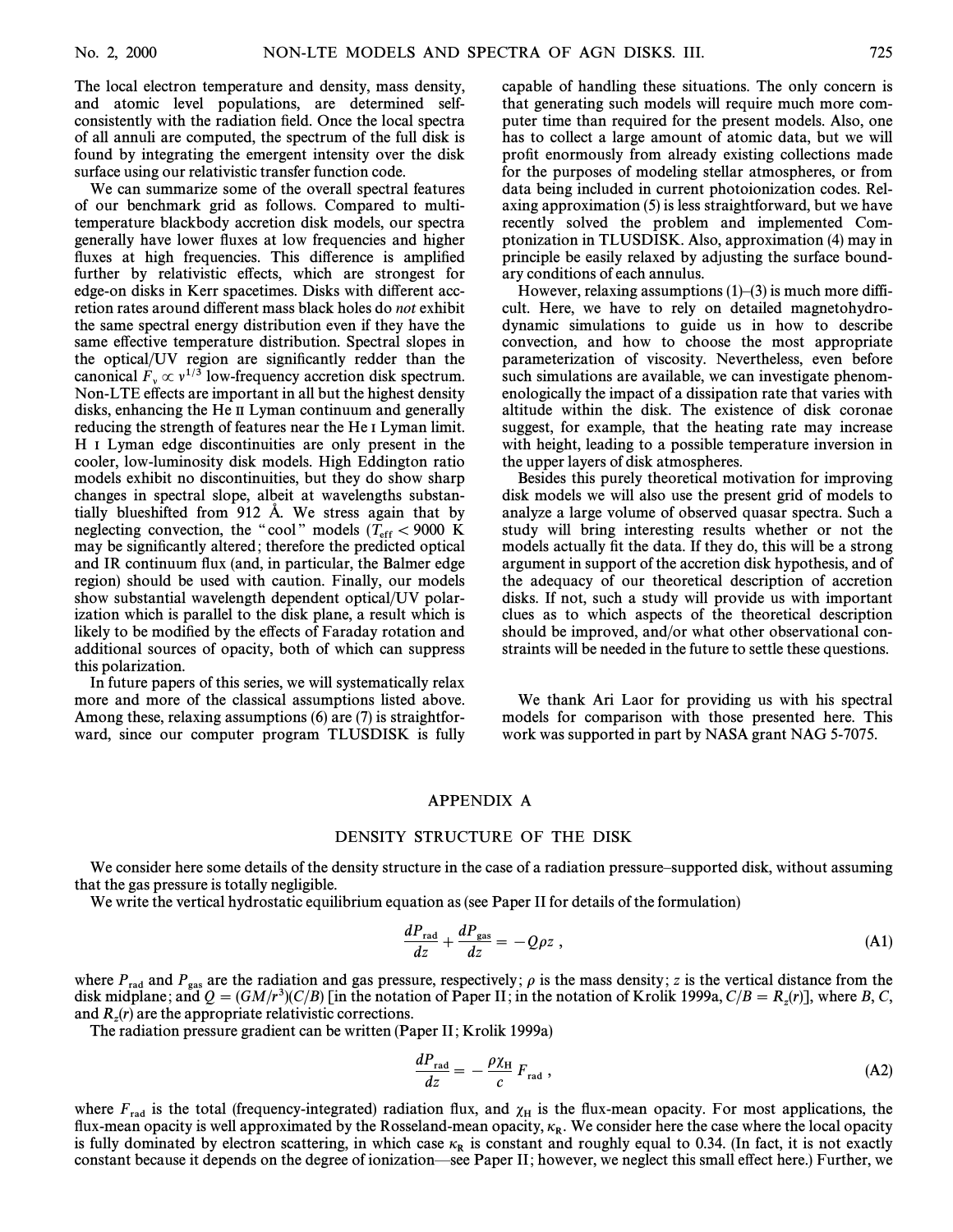introduce (Krolik 1999a)

$$
F_{\rm rad}(z) = F_{\rm rad}^0(z) f(z) \equiv \sigma_{\rm B} T_{\rm eff}^4 f(z) , \qquad (A3)
$$

where  $F_{\text{rad}}^0$  is the total radiation flux at the surface, which is expressed through the effective temperature.<br>We express the gas pressure through the sound speed,  $c_s$ , as  $P_{\text{gas}} = c_s^2 \rho$ . The sound speed is given

$$
c_s^2 = \frac{k}{\mu m_H} \frac{N}{N - n_e} T , \qquad (A4)
$$

where k and  $m_H$  are the Boltzmann constant and the mass of the hydrogen atom, respectively;  $\mu$  is the mean molecular weight (i.e., the mean mass of a heavy particle per hydrogen atom; in our case of a H-He atmosphere w  $\mu = 1.4/1.1 = 1.27$ ; N is the total particle number density, and  $n_e$  is the electron density. The sound speed thus depends  $\mu = 1.4/1.1 = 1.27$ , TV is the total particle number density, and  $n_e$  is the electron density. The sound speed thus depends<br>partial medium) to 2.1 (for a fully ionized solar-composition H-He plasma). neutral medium) to 2.1 (for a fully ionized solar-composition H-He plasma)].

Substituting equations  $(A2)$ ,  $(A3)$ , and  $(A4)$  into  $(A1)$ , we obtain

$$
\frac{1}{Q}\frac{dc_s^2}{dz} + \frac{c_s^2}{\rho Q}\frac{d\rho}{dz} = H_r f(z) - z \,,\tag{A5}
$$

where we introduce the radiation-pressure scale height,  $H_r$ , as

$$
H_r \equiv \frac{\kappa_R F_{\text{rad}}^0}{cQ} = \frac{\kappa_R \sigma_B T_{\text{eff}}^4}{cQ} \,,\tag{A6}
$$

which has the meaning of the disk height in the case of negligible gas pressure (see Paper II and Krolik 1999a).

We shall consider two cases, (1) the gas pressure is completely negligible, and (2) the gas pressure is taken into account, although it is still smaller than the radiation pressure.

In the former case, we take  $P_{\rm gas} = 0$ , i.e.,  $c_s = 0$ , and thus the left-hand side of equation (A5) is zero. We are left with

$$
H_r f(z) - z = 0.
$$
 (A7)

At the surface,  $f(z_0) = 1$  regardless of the dissipation law, and therefore  $z_0 = H_r$ , so the disk height is exactly equal to the redistion-pressure scale height. However, the density cancels out exactly because hoth the g radiation-pressure scale height. However, the density cancels out exactly because both the gravity force and radiation force are linearly proportional to density (e.g., Krolik 1999a), so the density is undetermined by the hydrostatic equilibrium equation. In usual treatments of the radiation pressure–supported disk, equation  $(A7)$  is assumed to hold everywhere in the disk, from which it follows that  $f(z) = z/H_r$ . In our approach, however, we assume that f is a known function of the column research is in the case of constant kinematic viscosity (i.e., the dissipation rate proportional to mass, m. In the case of constant kinematic viscosity (i.e., the dissipation rate proportional to density), we have (see Paper II),  $f = m/m_0$ , where  $m_0$  is the column mass at the midplane,  $m_0 = \Sigma/2$ . This gives a linear relation between z and m, and since  $g = -dm/dz$ , we obtain  $g(z) = \text{const} = g$ , in the region of constant dissinguishing (99% of the total c  $\rho = -dm/dz$ , we obtain  $\rho(z) = \text{const} = \rho_0$  in the region of constant dissipation (99% of the total column mass of the disk in our models). In our numerical procedure, we in fact solve equation (A5) exactly, without assuming that the left-hand side is negligible, and with f given as a known function of m (although not of z, because z is one of the state parameters to be solved as a function of m).

To be able to write down a simple analytic solution in the case of nonnegligible gas pressure, we approximate the function  $f(z)$  as

$$
f(z) = \begin{cases} z/H_0, & \text{for } z < H_0, \\ 1, & \text{for } z \ge H_0. \end{cases}
$$
 (A8)

In other words, we assume that the radiation flux linearly increases with z until a certain height  $H_0$ , and then remains constant Such a behavior is roughly observed in the numerical simulations. Since close to the midp constant. Such a behavior is roughly observed in the numerical simulations. Since close to the midplane  $z/H_0 = 1 - m/m_0$ , so that  $\alpha = -(dm/dz) = -m/H$ . Therefore  $H = m/a$ . Within the present analytical model  $H$  and thus  $\alpha$  are q that  $\rho_0 = -(dm/dz)_{z=0} = m_0/H_0$ . Therefore,  $H_0 = m_0/\rho_0$ . Within the present analytical model,  $H_0$ , and thus  $\rho_0$  are quantities to be determined by the constraint of total column density (see below). We write that  $p_0 = (am/a)/\frac{1}{2} = 0 - m_0/m_0$ . Therefore,  $n_0 = m_0/p_0$ . Written the present analytical model,  $n_0$ , and thus  $p_0$  to be determined by the constraint of total column density (see below). We write

$$
\frac{c_s^2}{Q} = \frac{c_s^2(z=0)}{Q} \ q(z) \equiv \frac{H_g^2}{2} \ q(z) \ , \tag{A9}
$$

where  $H_g$  has the meaning of the gas-pressure scale height corresponding to the midplane conditions (temperature and degree<br>of ionization), and  $q(z)$  is a correction parameter that accounts for a dependence of  $c_s$  on z. (A5) is given by

$$
\rho(z) \to \rho_0 \exp\left[-(z/H_g)^2\right],\tag{A10}
$$

where  $\rho_0 \equiv \rho(z=0)$  is the density at the midplane.<br>In the following we neglect the dependence of s

In the following, we neglect the dependence of sound speed on height, i.e., we assume  $q(z)=1$ . One can derive appropriate analytical expressions even for a more realistic case at the expense of complicating the analytical formulas considerably, but the present approximation is satisfactory from the point of view of describing the basic physical picture. A similar analysis was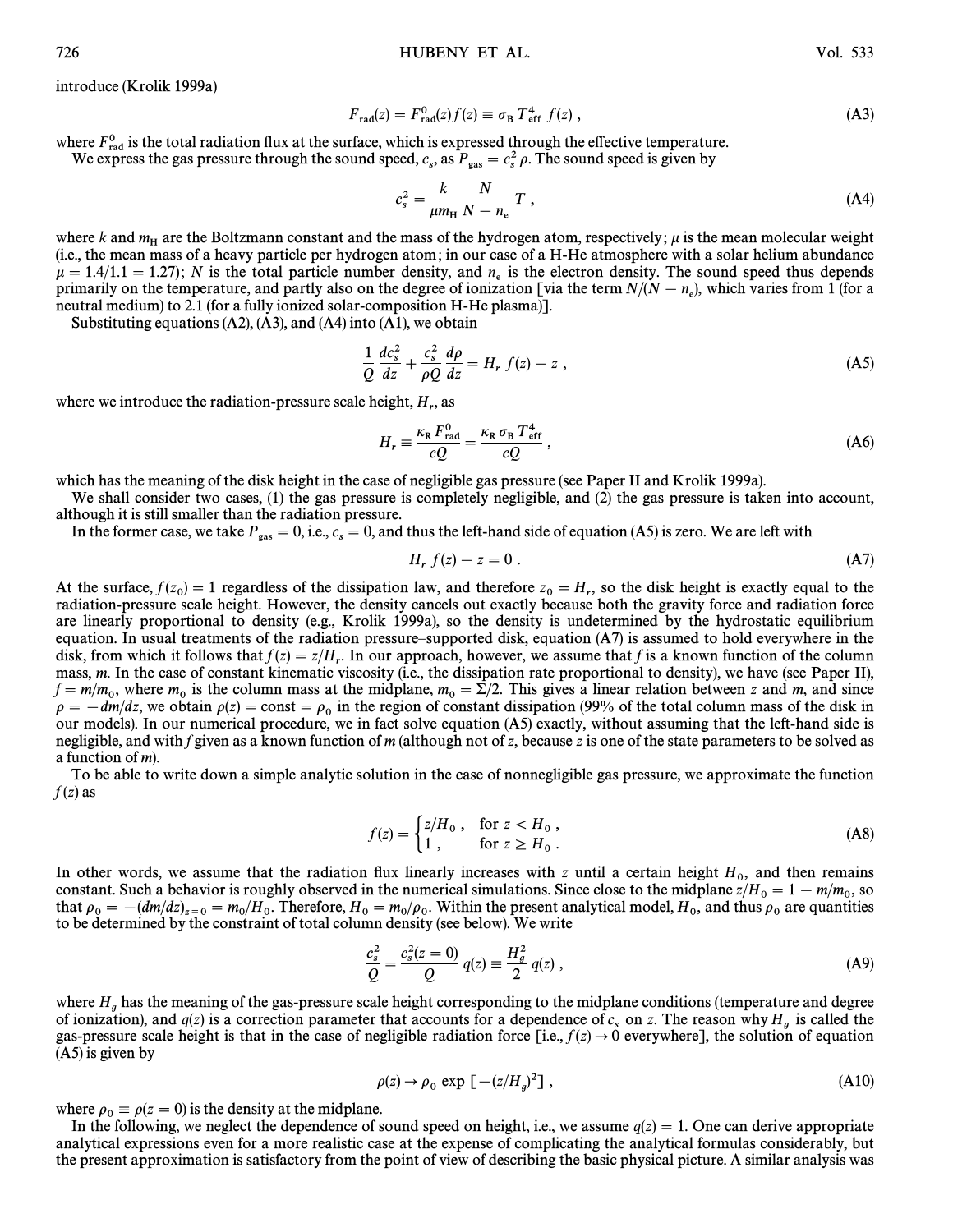already presented by Hubeny (1990). Equation (A5) then reads, using equation (A9),  
\n
$$
\frac{1}{\rho} \frac{d\rho}{dz} = \left(\frac{H_r}{H_0} - 1\right) \frac{2z}{H_g^2} \text{ for } z < H_0,
$$
\n(A11)

$$
\frac{1}{\rho} \frac{d\rho}{dz} = (H_r - z) \frac{2}{H_g^2} \quad \text{for } z \ge H_0 ,
$$
\n(A12)

which has the solution

$$
\rho(z) = \rho_0 \exp\left[-\left(1 - \frac{H_r}{H_0}\right)\left(\frac{z}{H_g}\right)^2\right] \quad \text{for } z < H_0 \,,\tag{A13}
$$

and

$$
\rho(z) = \rho_0 \exp\left[-\left(\frac{z - H_r}{H_g}\right)^2\right] \exp\left(-\frac{H_r}{H_g}\frac{H_0 - H_r}{H_g}\right) \quad \text{for } z \ge H_0.
$$
 (A14)

The scale height  $H_0$  is now determined from the condition  $\int_0^\infty \rho(z)dz = m_0$ . Substituting equations (A13) and (A14), we obtain after some algebra after some algebra

$$
(2/\sqrt{\pi})h_0 = \sqrt{h_0/\delta_0} \text{ erf}(\sqrt{h_0 \delta_0}) + \exp(-h_r \delta_0) \text{erfc}(\delta_0), \qquad (A15)
$$

where

$$
h_0 \equiv H_0/H_g \,, \qquad h_r \equiv H_r/H_g \,, \tag{A16}
$$

and

$$
\delta_0 = h_0 - h_r, \qquad (A17)
$$

where the error function erf(x) is defined by erf(x)  $\equiv (2/\sqrt{\pi})\frac{x}{\delta}$  exp  $(-t^2)dt$ , and the complementary error function is defined where the erform theories of  $\ln(x)$  is defined by  $\ln(x) = (2/\sqrt{n})_0^6$  exp (exp at an end complemental guide of host and proximate by exp ( $\ln(x) = (2/\sqrt{n})_0^6$  exp (exp and the experimental equation for  $h_0$ ; however an approx solution is found to be

$$
h_0 \approx h_r + 1/h_r \,. \tag{A18}
$$

If  $h_r \ge 1$  (i.e.,  $H_r \ge H_g$ ), one obtains  $h_0 \approx h_r$ , i.e.,  $H_0 \approx H_r$ , and thus  $\rho(z) \approx \rho_0$  for  $z < H_r$ ; i.e., one recovers the solution for gluidal as pressure if however H is not completely negligible with respect to H w regligible gas pressure. If, however,  $H_{g}$  is not completely negligible with respect to  $H_{g}$ , we obtain  $H_{0} \geq H_{r}$ , we obtain a regligible with respect to  $H_{r}$ , we obtain  $H_{0} \geq H_{r}$ , and density falls off expo exponentially with increasing height even in the midplane layer, with a scale height  $H_g/(1 - H_r/H_0)^{1/2}$  (see eq. [A13]).<br>From the expression for the respective scale heights we see that H is weakly dependent on  $r(H \propto D/G)$ 

From the expression for the respective scale heights we see that H, is weakly dependent on  $r(H_r \propto D/C)$ , so it depends on right of the relativistic corrections) while  $H \propto (T/O)^{1/2}$  where T is the temperature at the midpl radial distance only through the relativistic corrections), while  $H_g \propto (T_0/Q)^{1/2}$  where  $T_0$  is the temperature at the midplane.<br>The latter scales as  $T_0 \propto m_0^{1/4} T_{\text{eff}} \propto r^{-3/8}$ , and since  $Q \propto r^{-3}$ , we obtain f distance. For the models displayed in Figure 3 we have, e.g., at  $r/r_g = 5$  (which is well in the domain of complete dominance of radiation pressure)  $H = 2.63 \times 10^{13}$  cm, and  $H = 5.52 \times 10^{11}$  cm, i.e.,  $h \approx 48$ . We thus radiation pressure),  $H_r = 2.63 \times 10^{13}$  cm, and  $H_g = 5.52 \times 10^{11}$  cm, i.e.,  $h_r \approx 48$ . We thus have  $H_0 \approx H_r$ , which is indeed werified by the numerical model. The last (coolest) model displayed there corresponds to  $r$ verified by the numerical model. The last (coolest) model displayed there corresponds to  $r/r_g = 90$ , and we have  $H_r = 6.42 \times 10^{13}$  cm and  $H = 2.67 \times 10^{13}$  cm i.e.  $h \approx 2.4$  The correction  $1/h$  to h is no longer negligi  $\times$  10<sup>13</sup> cm, and  $H_g = 2.67 \times 10^{13}$  cm, i.e.,  $h_r \approx 2.4$ . The correction  $1/h_r$  to  $h_0$  is no longer negligible; we obtain  $h_0 \approx 2.8$ , i.e.,  $H_s \approx 7 \times 10^{13}$  cm (the exact value following from the numerical model is  $H_0 \approx 7 \times 10^{13}$  cm (the exact value following from the numerical model is  $H_0 = 7.7 \times 10^{13}$  cm), and the density should show an exp  $[-(z/H)^2]$  decay with z with  $H \approx 9.3 \times 10^{13}$  cm. This is indeed roughly consistent

## REFERENCES

- 
- 
- 
- Agol, E. 1997, Ph.D. thesis, Univ. California, Santa Barbara<br>Agol, E., Blaes, O., & Ionescu-Zanetti, C. 1998, MNRAS, 293, 1<br>Agol, E., & Krolik, J. H. 2000, ApJ, 528, 161<br>Antonucci, R., Geller, R., Goodrich, R. W., & Miller 502
- Antonucci, R., Kinney, A. L., & Ford, H. C. 1989, ApJ, 342, 64 Balbus, S. A. 1999, ApJ, submitted (astro-ph/9906315)
- 
- Balbus, S. A., & Hawley, J. F. 1998, Rev. Mod. Phys., 70, 1
- Berriman, G., Schmidt, G. D., West, S. C., & Stockman, H. S. 1990, ApJS, 74, 869
- Bisnovatyi-Kogan, G. S., & Blinnikov, S. I. 1977, A&A, 59, 111 Blaes, O., & Agol, E. 1996, ApJ, 469, L41 Chandrasekhar, S. 1960, Radiative Transfer (New York : Dover)
- 
- 
- Cunningham, C. T. 1975, ApJ, 202, 788
- Dorrer, T., Ri†ert, H., Staubert, R., & Ruder, H. 1996, A&A, 311, 69
- Francis, P. J., Hewett, P. C., Foltz, C. B., Cha†ee, F. H., Weymann, R. J., & Morris, S. L. 1991, ApJ, 373, 465 Gammie, C. F. 1999, ApJ, submitted
- 
- Hubeny, I. 1988, Comput. Phys. Commun., 52, 103
- $\dot{=}$  1990, ApJ, 351, 632 1992, in The Atmospheres of Early-Type Stars, ed. U. Heber and
- C. J. Jeffery (Berlin: Springer), 377<br>Hubeny, I., & Hubeny, V. 1997, ApJ, 484, L37 (Paper I)
- 
- $\sim$  1998a, ApJ, 505, 558 (Paper II)
- Hubeny, I., & Hubeny, V. 1998b, in AIP Conf. Proc. 431, Accretion Pro-cesses in Astrophysical Systems : Some Like it Hot!, ed. S. S. Holt & T. R. Kallman (Woodbury : AIP), 171 Hubeny, I., Hummer, D.G., & Lanz, T. 1994, A&A, 282, 157 Hubeny, I., & Lanz, T. 1992, A&A, 262, 501
- 
- 
- 
- ———. 1995, ApJ, 439, 875<br>Impey, C. D., Malkan, M. A., Webb, W., & Petry, C. G. 1995, ApJ, 440, 80
- Kartje, J. F. 1995, ApJ, 452, 565
- Kolykhalov, P. I., & Sunyaev, R. A. 1984, Adv. Space Res., 3, 249
- Koratkar, A., Antonucci, R. R. J., Goodrich, R. W., Bushouse, H., & Kinney, A. L. 1995, ApJ, 450, 501 Koratkar, A., Antonucci, R. R. J., Goodrich, R. W., & Storrs, A. 1998, ApJ,
- 503, 599
- Koratkar, A., & Blaes, O. 1999, PASP, 111, 1 Koratkar, A. P., Kinney, A. L., & Bohlin, R. C. 1992, ApJ, 400, 435
- Krolik, J. H. 1999a, Active Galactic Nuclei (Princeton : Princeton Univ. Press)
- ÈÈÈ. 1999b, ApJ, 515, L73
- Krolik, J. H., & Voit, G. M. 1998, ApJ, 497, L5 Laor, A. 1990, MNRAS, 246, 369
- 
- Laor, A., Fiore, F., Elvis, M., Wilkes, B. J., & McDowell, J. C. 1997, ApJ, 477, 93
- Laor, A., & Netzer, H. 1989, MNRAS, 238, 897
- Laor, A., Netzer, H., & Piran, T. 1990, MNRAS, 242, 560